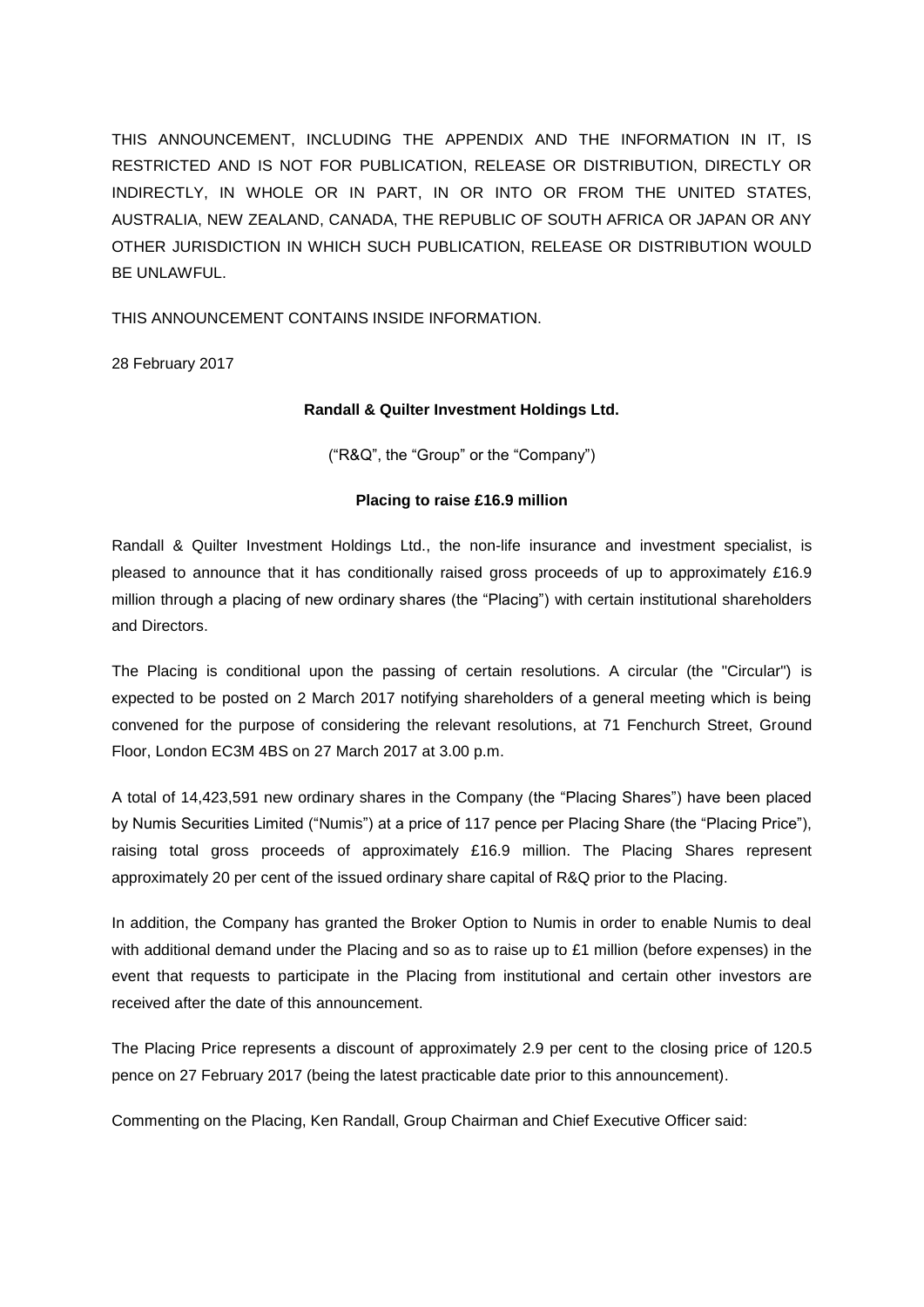*"'We are pleased to have received excellent investor support for this placing to pursue the many exciting growth opportunities available to the Group. Our refocused strategy on driving commission income from writing niche books of business using our licensed carriers in the US and Europe and largely reinsuring it to highly rated and collateralized reinsurance markets is gaining excellent momentum with a number of already executed transactions. At the same time, our legacy acquisition business goes from strength to strength, with new product and reach in the US, Bermuda and Europe as well as our traditional UK core. 2016 was an excellent year for acquisition activity and I am pleased to confirm that the pipeline for 2017 is even stronger. Our average deal size, whilst focused on small to medium sized entities, is also increasing. We expect to deploy this capital efficiently, driving value for shareholders. The uncertainties created by the future of the Brexit negotiations have, if anything, increased the opportunities for a group such as ours and we believe will continue to do so."*

# **Current trading and distributions**

The Board is also pleased to announce that the 2016 full year results are anticipated to be at least in line with expectations driven by strong legacy activity, especially in the US with an anticipated book value per share (excluding goodwill) range of 106 pence to 110 pence with net tangible assets anticipated to be in the range of £61 million to £65 million. Accordingly, the Board expect to increase the final distribution in respect of 2016 by 0.2 pence to 5.2 pence.

The process of simplifying the Group continues with interest shown by several potential purchasers of certain non-core business units. If these lead to an eventual transaction or series of transactions then the proceeds are likely to be at a significantly higher value than the current carrying value of such units which would result in a material one-off gain for the Group. The Board would stress that any such disposals are subject to significant further negotiation with no certainty they will occur at such values or at all.

#### **Background to and reasons for the Placing**

As previously announced, the Group continues to focus on simplifying its business model. The Group aims to grow its core legacy acquisition activity and fronting fee generation in Accredited and R&Q Insurance (Malta). The Directors consider that the outlook looks particularly exciting for the Group as it seeks to capitalise on opportunities driven by, but not limited to, regulatory changes impacting large underwriters globally, macroeconomic effects and separation of distribution from underwriting capital.

The current pipeline of opportunities is strong:

(i) Accredited: multiple loss portfolio transfer ("LPT") opportunities with varied liabilities from established carriers and several fronting arrangements with gross written premiums ("GWP") ranging from \$3 million to \$30 million.

(ii) R&Q Insurance (Malta): various captive transfer and LPT mandates and fronting arrangements with GWP ranging from \$10 million to \$20 million.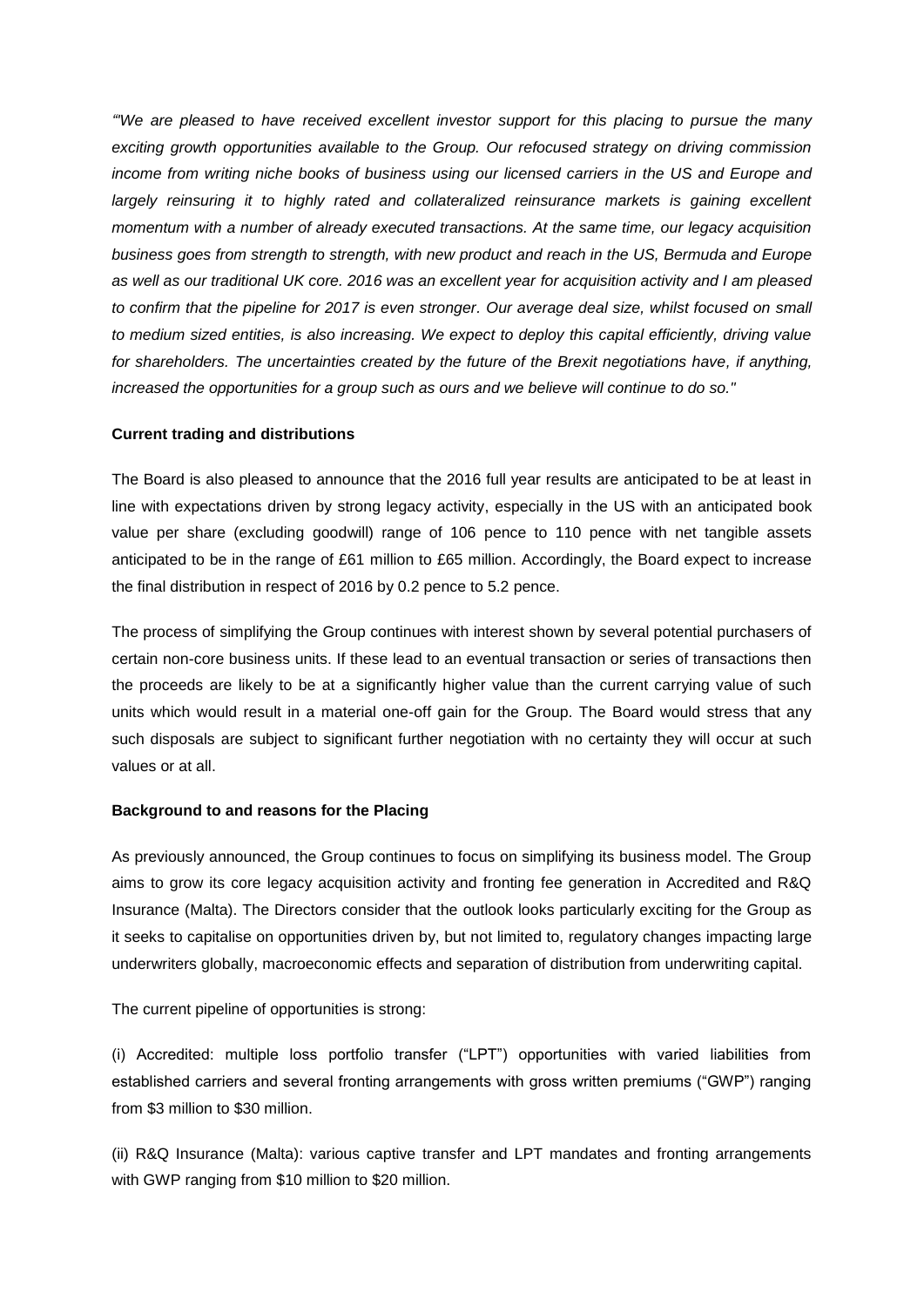(iii) Legacy acquisitions/novations: 2016 saw the Group complete 8 acquisitions of run-off businesses and the Group has numerous opportunities for 2017 that are spread across the US, Bermuda and UK markets.

# **Use of the Proceeds from the Placing**

The Company intends to raise gross proceeds of approximately £16.9 million pursuant to the Placing (assuming no Broker Option Shares are issued).

It is expected that the net amount of cash available to the Company following the Placing will be approximately £16.3 million (assuming no Broker Option Shares are issued), which it is intended to use as follows:

- (i) \$3.5 million capital contribution to Accredited, the Group's A- rated US carrier;
- (ii) £3 million capital contribution to R&Q Insurance (Malta); and
- (iii) £10.3 million for other pipeline legacy acquisitions/novations (captives & UK/EEA insurers).

The \$3.5 million capital contribution to Accredited will increase its statutory surplus to approximately \$26 million, which will push Accredited into the size '6' category (\$25 million to \$50 million), an important threshold to meet most major US brokers' approved security lists.

The £3 million capital contribution to R&Q Insurance (Malta) will increase its statutory surplus to approximately £42.5 million and allow a further €5 million Tier 2 capital issue (given Tier 1 to Tier 2 permitted ratios). Additional capital will help maintain Solvency Capital Requirements ("SCR") coverage ratio above 200 per cent, a financial strength benchmark to attract further fronting and legacy opportunities.

The remaining £10.3 million (together with any additional net proceeds from the issue of any Broker Option Shares) is intended to be used for other pipeline legacy acquisitions / novations (captives and UK / EEA insurers).

Approximately £0.6 million of the gross proceeds will be used to pay fees and expenses (including VAT) incurred in connection with the Placing (including broking commissions and other fees).

# **Details of the Placing**

Numis is acting as sole bookrunner in connection with the Placing, which is subject to the terms and conditions set out in the appendix (which forms part of this announcement).

The Placing Shares will be credited as fully paid and will rank *pari passu* with the existing ordinary shares of the Company.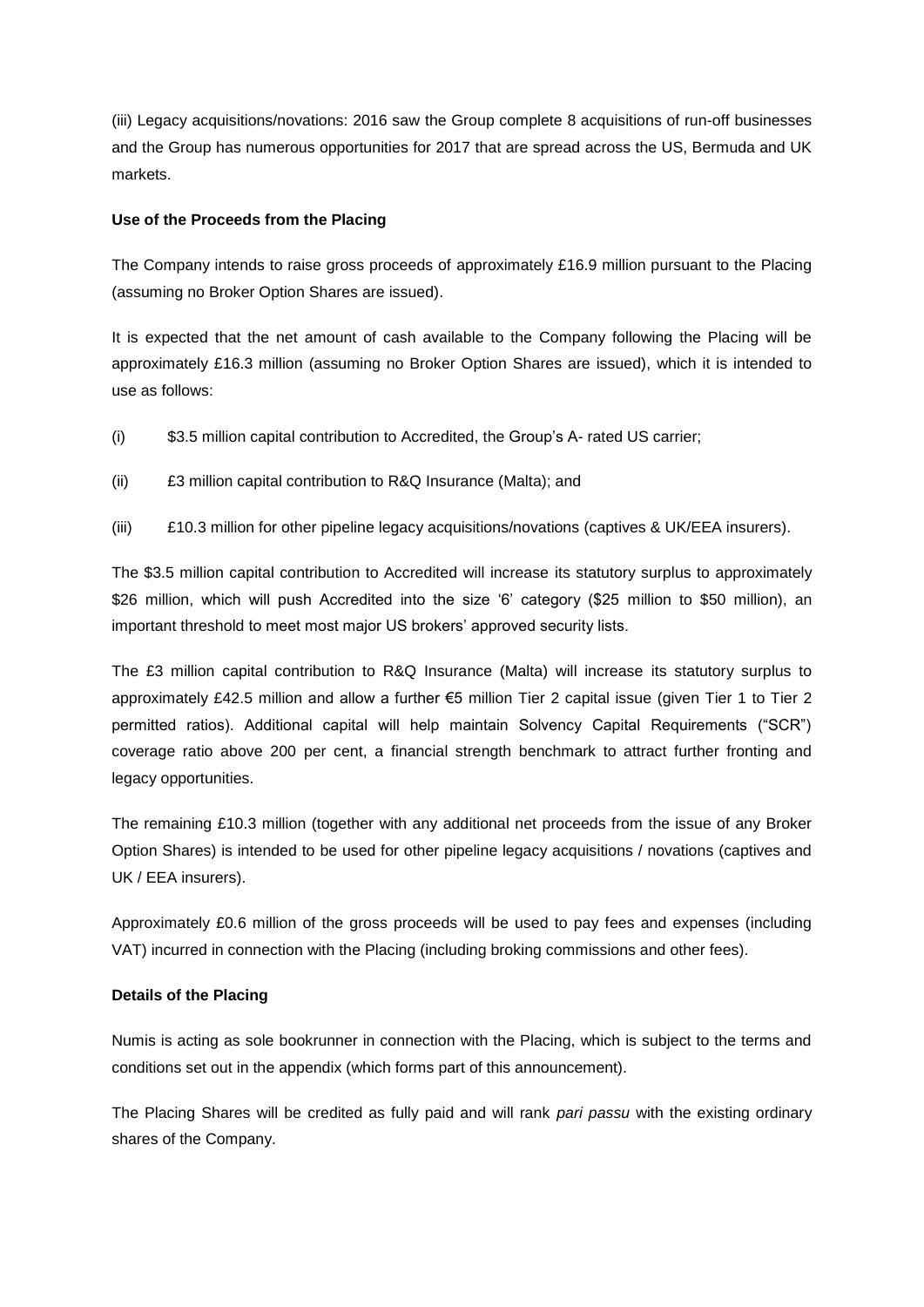Application will be made to the London Stock Exchange for the New Shares to be admitted to trading on AIM and it is anticipated that trading in the New Shares will commence on AIM at 8.00 a.m. on 28 March 2017. Settlement of the New Shares in the form of Depositary Interests is expected to take place within the CREST system following Admission.

The Placing is conditional upon, among other things, Admission becoming effective, the placing agreement between Numis and the Company, which was entered into today, not being terminated and the Resolutions to be proposed at the General Meeting being passed without amendment.

# **Directors' participation in the Placing**

The following Directors have confirmed that they support the Placing and they have agreed to participate in the Placing and subscribe for the following number of Placing Shares:

| <b>Director</b> | <b>Number</b><br>οf<br><b>Placing Shares</b> | Placing<br>Value of<br><b>Shares</b><br>the<br>at<br>Placing Price (£) | Total<br>holding of<br>Shares<br>Ordinary<br>following Placing | Percentage of the<br>Company's<br>enlarged<br>issued<br>share<br>capital<br>(assuming<br>no<br><b>Broker</b><br>Option<br><b>Shares</b><br>are<br>issued) |
|-----------------|----------------------------------------------|------------------------------------------------------------------------|----------------------------------------------------------------|-----------------------------------------------------------------------------------------------------------------------------------------------------------|
| Ken Randall     | 107,031                                      | 125,226.27                                                             | 16, 142, 477                                                   | 18.65%                                                                                                                                                    |
| Alan Quilter    | 420,000                                      | 491,400.00                                                             | 4,666,456                                                      | 5.39%                                                                                                                                                     |
| Tom Booth       | 42,735                                       | 49,999.95                                                              | 1,186,194                                                      | 1.37%                                                                                                                                                     |

# **Recommendation**

For the reasons given above, the Directors believe that completion of the Placing and the approval of the Resolutions are in the best interests of the Company and Shareholders as a whole. Accordingly, the Directors unanimously recommend that Shareholders vote in favour of the Resolutions at the General Meeting, as they intend to do in respect of their own beneficial holdings of Ordinary Shares amounting to, in aggregate, 21,450,361 Ordinary Shares, representing approximately 29.7 per cent of the Ordinary Shares in issue as at the date of this announcement.

This announcement (including the appendix) should be read in its entirety.

For further information please contact:

#### **Randall & Quilter Investment Holdings Ltd.**

Tom Booth **Numis Securities Limited (Bookrunner, Nomad and Joint Broker)** Oliver Hemsley Stuart Skinner Charles Farquhar Akshman Ori

[www.rqih.com](http://www.rqih.com/) +1 441 247 8330

+44 (0)20 7260 1000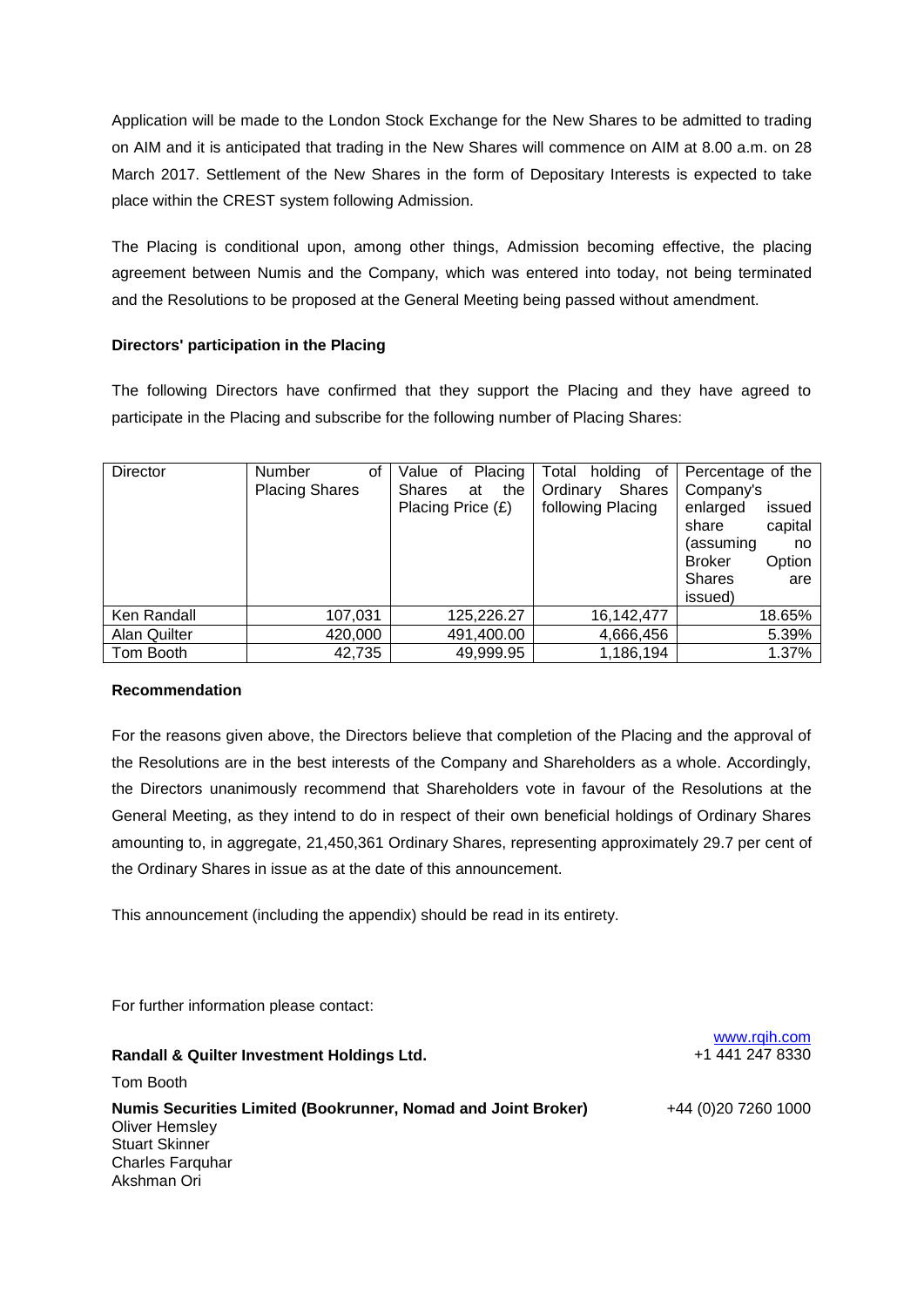Harry Trueman

**FTI Consulting** Edward Berry Tom Blackwell

# **EXPECTED TIMETABLE OF PRINCIPAL EVENTS**

| Expected date for publishing and posting of the Circular                                                                                                 | 2 March 2017               |
|----------------------------------------------------------------------------------------------------------------------------------------------------------|----------------------------|
| Latest time and date for receipt of the Form of Instruction for, or<br>placing of a CREST instruction in relation to, the General<br>Meeting             | 3.00 p.m. on 22 March 2017 |
| Latest time and date for receipt of the Form of Proxy for the<br><b>General Meeting</b>                                                                  | 3.00 p.m. on 23 March 2017 |
| <b>General Meeting</b>                                                                                                                                   | 3.00 p.m. on 27 March 2017 |
| Expected date for Admission and commencement of dealings in<br>the New Shares on AIM                                                                     | 28 March 2017              |
| Expected date for CREST accounts to be credited in respect of<br>the New Shares to be held in uncertificated form in the form of<br>Depositary Interests | 28 March 2017              |
| Expected date for the despatch of definitive certificates in<br>respect of the New Shares to be held in certificated form                                | By 11 April 2017           |

#### **Notes:**

1. All references to time in this document are to London (UK) time unless otherwise stated.

2. The dates and times given in this document are based on the Company's current expectations and may be subject to change. If any of the above times or dates should change, the revised times and/or dates will be notified to Shareholders by an announcement on a Regulatory Information Service.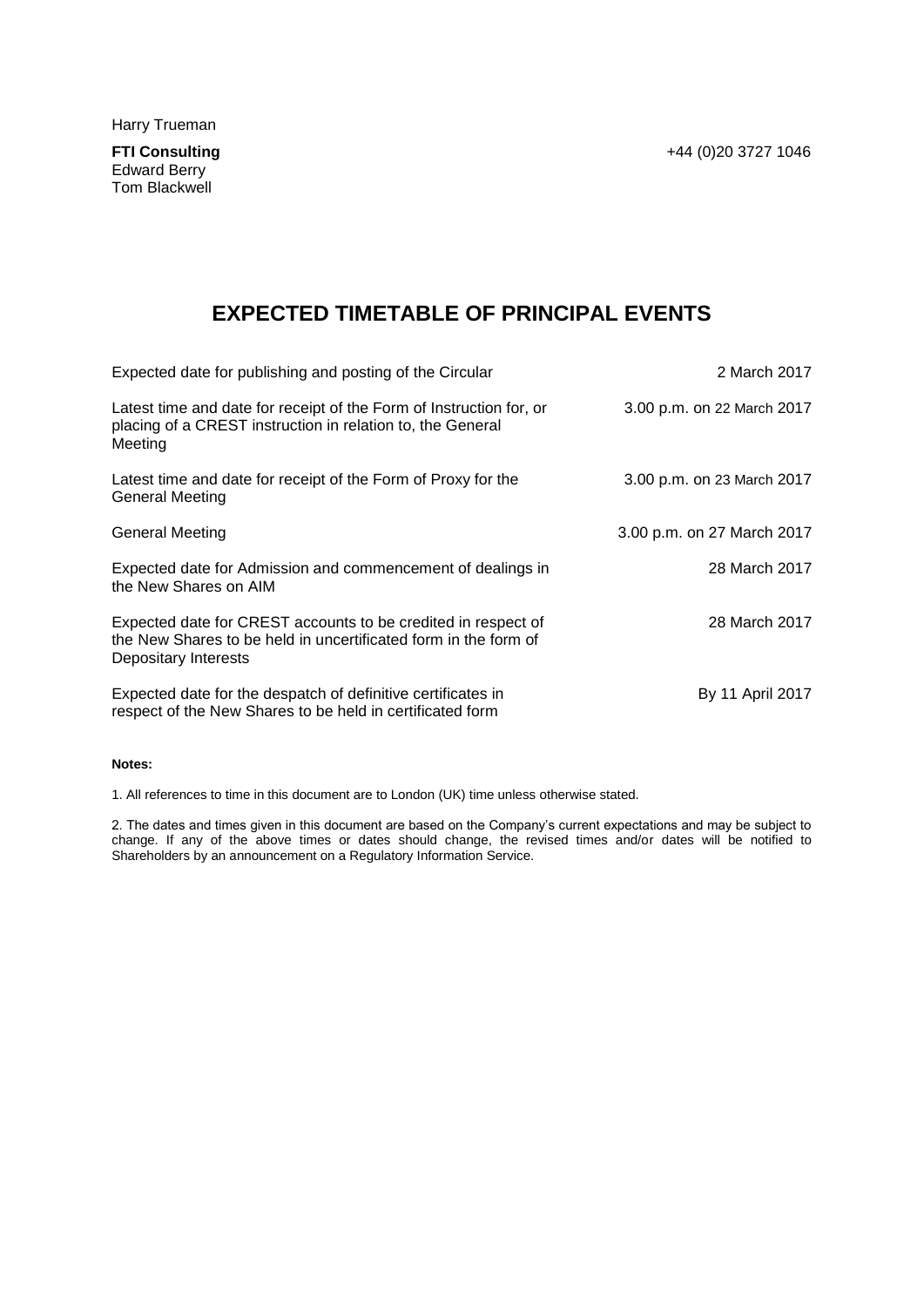#### **IMPORTANT NOTICE**

No action has been taken by the Company, Numis, or any of their respective affiliates, that would, or which is intended to, permit a public offer of the Placing Shares in any jurisdiction or the possession or distribution of this announcement or any other offering or publicity material relating to the Placing Shares in any jurisdiction where action for that purpose is required. Any failure to comply with these restrictions may constitute a violation of the securities laws of such jurisdictions. Persons into whose possession this announcement comes shall inform themselves about, and observe, such restrictions.

No prospectus will be made available in connection with the matters contained in this announcement and no such prospectus is required (in accordance with the Prospectus Directive) to be published.

THIS ANNOUNCEMENT, INCLUDING THE APPENDIX AND THE INFORMATION CONTAINED HEREIN, IS FOR INFORMATION PURPOSES ONLY, IS NOT INTENDED TO AND DOES NOT CONSTITUTE OR FORM PART OF ANY OFFER OR INVITATION TO PURCHASE OR SUBSCRIBE FOR, UNDERWRITE, SELL OR ISSUE OR THE SOLICITATION OF AN OFFER TO PURCHASE OR SUBSCRIBE, SELL, ACQUIRE, DISPOSE OF THE PLACING SHARES OR ANY OTHER SECURITY IN THE UNITED STATES, AUSTRALIA, NEW ZEALAND, CANADA, JAPAN OR THE REPUBLIC OF SOUTH AFRICA OR IN ANY JURISDICTION IN WHICH, OR TO ANY PERSONS TO WHOM, SUCH OFFERING, SOLICITATION OR SALE WOULD BE UNLAWFUL.

Numis Securities Limited is authorised and regulated in the United Kingdom by the FCA and is acting exclusively for the Company in connection with the Placing and no one else and will not be responsible to anyone other than the Company for providing the protections afforded to its clients nor for providing advice to any other person in relation to the Placing and/or any other matter referred to in this announcement.

No representation or warranty, express or implied, is or will be made as to, or in relation to, and no responsibility or liability is or will be accepted by Numis or the Company or any of their respective affiliates or any of their respective directors, officers, employees, advisers or representatives (collectively, "Representatives") as to or in relation to the accuracy or completeness of this announcement or any other written or oral information made available to or publicly available to any interested party or its advisers, and any liability therefor is expressly disclaimed.

This announcement does not identify or suggest, or purport to identify or suggest, the risks (direct or indirect) that may be associated with an investment in the Placing Shares. Any investment decision to buy Placing Shares in the Placing must be made solely on the basis of publicly available information, which has not been independently verified by Numis.

This announcement contains certain forward-looking statements, beliefs or opinions, with respect to certain of the Company's current expectations and projections about future prospects, developments,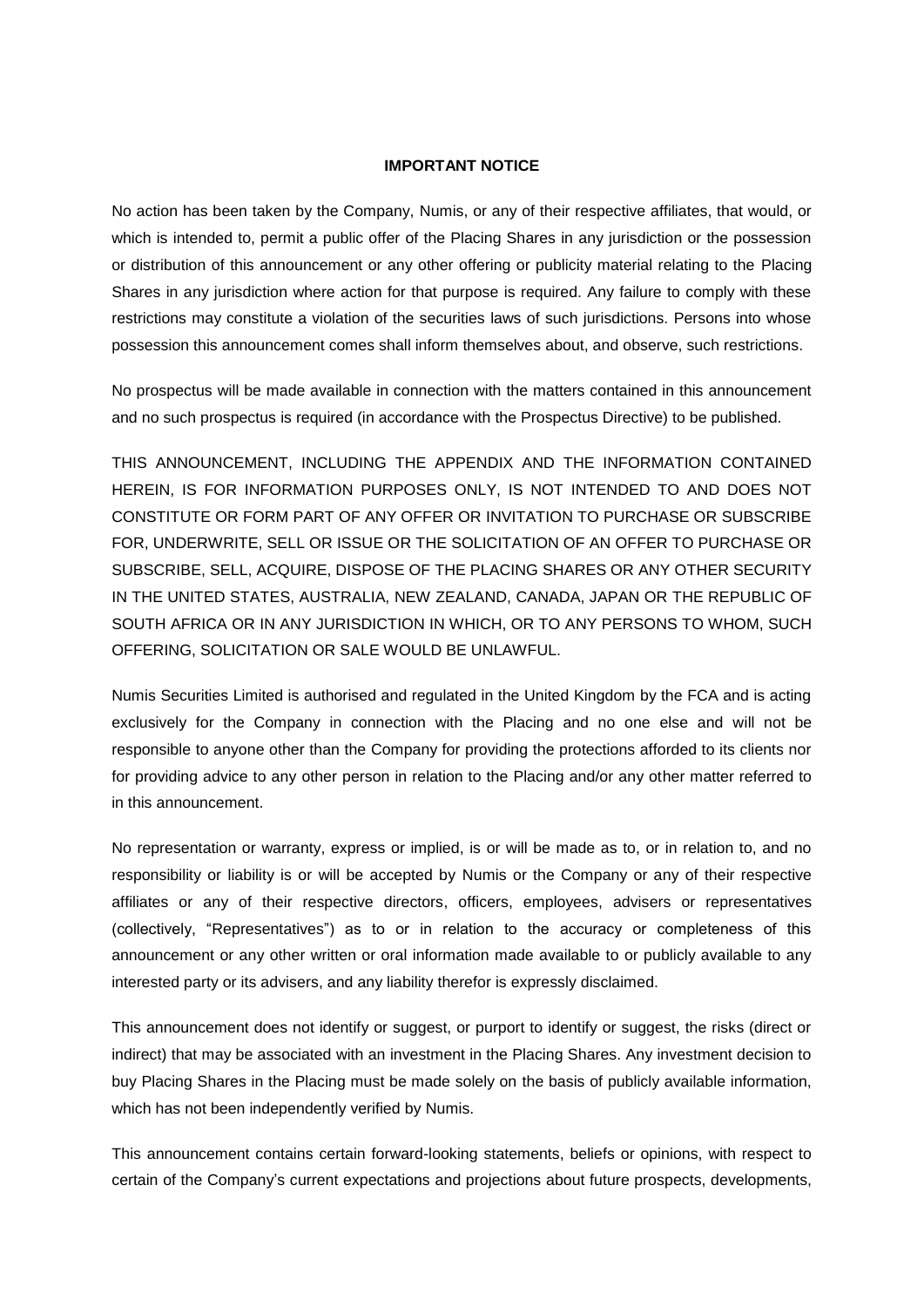strategies, performance, anticipated events or trends and other matters that are not historical facts. These forward-looking statements, which sometimes use words such as "aim", "anticipate", "believe", "intend", "plan" "estimate", "expect" and words of similar meaning, include all matters that are not historical facts and reflect the directors' beliefs and expectations and involve a number of risks, uncertainties and assumptions that could cause actual results and performance to differ materially from any expected future results or performance expressed or implied by the forward-looking statement. Statements contained in this announcement regarding past trends or activities should not be taken as a representation that such trends or activities will continue in the future. The information contained in this announcement is subject to change without notice and, except as required by applicable law, neither the Company nor Numis nor any of their respective affiliates nor any of their respective Representatives assumes any responsibility or obligation to update, amend or revise publicly or review any of the forward-looking statements contained in this announcement. You should not place undue reliance on forward-looking statements, which speak only as of the date of this announcement. Any indication in this announcement of the price at which Placing Shares have been bought or sold in the past cannot be relied upon as a guide to future performance. No statement in this announcement is or is intended to be a profit forecast or profit estimate or to imply that the earnings of the Company for the current or future financial years will necessarily match or exceed the historical or published earnings of the Company. Past performance of the Company cannot be relied on as a guide to future performance and persons reading this announcement are cautioned not to place undue reliance on such forward-looking statements.

The price of Ordinary Shares and any income from them may go down as well as up and investors may not get back the full amount invested on disposal of the Ordinary Shares.

The Placing Shares to be issued pursuant to the Placing will not be admitted to trading on any stock exchange other than the AIM Market operated by the London Stock Exchange.

Neither the content of the Company's website nor any website accessible by hyperlinks on the Company's website is incorporated in, or forms part of, this announcement.

#### **APPENDIX: TERMS AND CONDITIONS OF THE PLACING**

#### IMPORTANT INFORMATION FOR PLACEES ONLY REGARDING THE PLACING

THIS ANNOUNCEMENT, INCLUDING THIS APPENDIX (TOGETHER, THE "ANNOUNCEMENT") AND THE INFORMATION IN IT, IS RESTRICTED, AND IS NOT FOR PUBLICATION, RELEASE OR DISTRIBUTION, DIRECTLY OR INDIRECTLY, IN WHOLE OR IN PART, IN OR INTO THE UNITED STATES, CANADA, AUSTRALIA, NEW ZEALAND, JAPAN OR THE REPUBLIC OF SOUTH AFRICA OR ANY OTHER JURISDICTION IN WHICH SUCH PUBLICATION OR DISTRIBUTION WOULD BE UNLAWFUL.

IMPORTANT INFORMATION ON THE PLACING FOR INVITED PLACEES ONLY.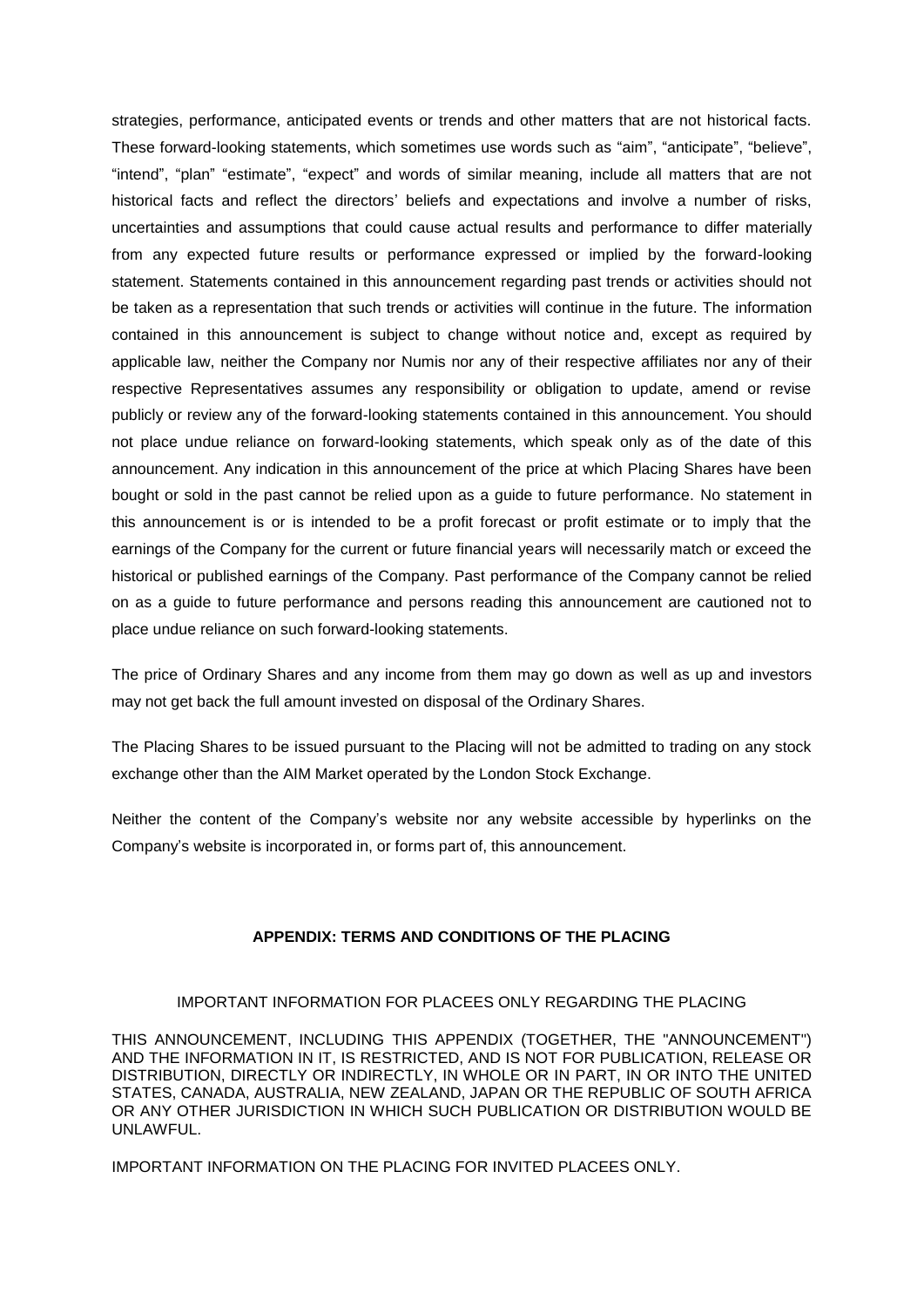MEMBERS OF THE PUBLIC ARE NOT ELIGIBLE TO TAKE PART IN THE PLACING. THIS ANNOUNCEMENT (INCLUDING THE APPENDIX) AND THE TERMS AND CONDITIONS SET OUT HEREIN ARE FOR INFORMATION PURPOSES ONLY AND ARE DIRECTED ONLY AT: (A) PERSONS IN MEMBER STATES OF THE EUROPEAN ECONOMIC AREA WHO ARE QUALIFIED INVESTORS AS DEFINED IN SECTION 86(7) OF THE FINANCIAL SERVICES AND MARKETS ACT 2000, AS AMENDED, ("QUALIFIED INVESTORS") BEING PERSONS FALLING WITHIN THE MEANING OF ARTICLE 2(1)(E) OF THE EU PROSPECTUS DIRECTIVE (WHICH MEANS DIRECTIVE 2003/71/EC AND INCLUDES ANY RELEVANT IMPLEMENTING DIRECTIVE MEASURE IN ANY MEMBER STATE) (THE "PROSPECTUS DIRECTIVE"); (B) IN THE UNITED KINGDOM, QUALIFIED INVESTORS WHO ARE PERSONS WHO (I) FALL WITHIN ARTICLE 19(5) OF THE FINANCIAL SERVICES AND MARKETS ACT 2000 (FINANCIAL PROMOTION) ORDER 2005, AS AMENDED (THE "ORDER"); (II) FALL WITHIN ARTICLE 49(2)(A) TO (D) ("HIGH NET WORTH COMPANIES, UNINCORPORATED ASSOCIATIONS, ETC") OF THE ORDER; OR (III) ARE PERSONS TO WHOM IT MAY OTHERWISE BE LAWFULLY COMMUNICATED (ALL SUCH PERSONS TOGETHER BEING REFERRED TO AS "RELEVANT PERSONS"). THIS ANNOUNCEMENT AND THE TERMS AND CONDITIONS SET OUT HEREIN MUST NOT BE ACTED ON OR RELIED ON BY PERSONS WHO ARE NOT RELEVANT PERSONS. ANY INVESTMENT OR INVESTMENT ACTIVITY TO WHICH THIS ANNOUNCEMENT AND THE TERMS AND CONDITIONS SET OUT HEREIN RELATES IS AVAILABLE ONLY TO RELEVANT PERSONS AND WILL BE ENGAGED IN ONLY WITH RELEVANT PERSONS.

THIS ANNOUNCEMENT, INCLUDING THIS APPENDIX, IS FOR INFORMATION PURPOSES ONLY AND DOES NOT ITSELF CONSTITUTE AN OFFER FOR SALE OR SUBSCRIPTION OF ANY SECURITIES IN THE COMPANY. THIS ANNOUNCEMENT HAS BEEN ISSUED BY AND IS THE SOLE RESPONSIBILITY OF THE COMPANY.

THIS ANNOUNCEMENT, INCLUDING THIS APPENDIX, IS NOT AN OFFER FOR SALE OR SUBSCRIPTION IN ANY JURISDICTION IN WHICH SUCH OFFER, SOLICITATION OR SALE WOULD BE UNLAWFUL UNDER THE SECURITIES LAWS OF ANY SUCH JURISDICTION. THIS ANNOUNCEMENT, INCLUDING THIS APPENDIX, IS NOT AN OFFER OF OR SOLICITATION TO PURCHASE OR SUBSCRIBE FOR SECURITIES IN THE UNITED STATES. THE SECURITIES REFERRED TO HEREIN HAVE NOT BEEN AND WILL NOT BE REGISTERED UNDER THE US SECURITIES ACT OF 1933, AS AMENDED (THE "SECURITIES ACT"), AND MAY NOT BE OFFERED OR SOLD IN THE UNITED STATES, EXCEPT PURSUANT TO AN EXEMPTION FROM, OR IN A TRANSACTION NOT SUBJECT TO, THE REGISTRATION REQUIREMENTS OF THE SECURITIES ACT. NEITHER THE UNITED STATES SECURITIES AND EXCHANGE COMMISSION NOR ANY SECURITIES REGULATORY AUTHORITY OF ANY STATE OR OTHER JURISDICTION OF THE UNITED STATES HAS APPROVED OR DISAPPROVED OF AN INVESTMENT IN THE SECURITIES OR PASSED UPON OR ENDORSED THE MERITS OF THE PLACING OR THE ACCURACY OR ADEQUACY OF THE CONTENTS OF THIS ANNOUNCEMENT. ANY REPRESENTATION TO THE CONTRARY IS A CRIMINAL OFFENCE IN THE UNITED STATES. NO PUBLIC OFFERING OF SECURITIES IS BEING MADE IN THE UNITED STATES. NO MONEY, SECURITIES OR OTHER CONSIDERATION FROM ANY PERSON INSIDE THE UNITED STATES IS BEING SOLICITED AND, IF SENT IN RESPONSE TO THE INFORMATION CONTAINED IN THIS ANNOUNCEMENT, WILL NOT BE ACCEPTED.

EACH PLACEE SHOULD CONSULT WITH ITS OWN ADVISERS AS TO LEGAL, TAX, BUSINESS AND RELATED ASPECTS OF AN INVESTMENT IN NEW SHARES. THE PRICE OF SHARES IN THE COMPANY AND THE INCOME FROM THEM (IF ANY) MAY GO DOWN AS WELL AS UP AND INVESTORS MAY NOT GET BACK THE FULL AMOUNT INVESTED ON DISPOSAL OF SHARES.

Persons who are invited to and who choose to participate in the Placing, by making (or on whose behalf there is made) an oral or written offer to subscribe for New Shares (the "Placees"), will be deemed to have read and understood this Announcement, including this Appendix, in its entirety and to be making such offer on the terms and conditions, and to be providing the representations, warranties, acknowledgements, and undertakings contained in this Appendix. In particular, each such Placee represents, warrants and acknowledges that:

1. it is a Relevant Person (as defined above) and undertakes that it will acquire, hold, manage or dispose of any New Shares that are allocated to it for the purposes of its business;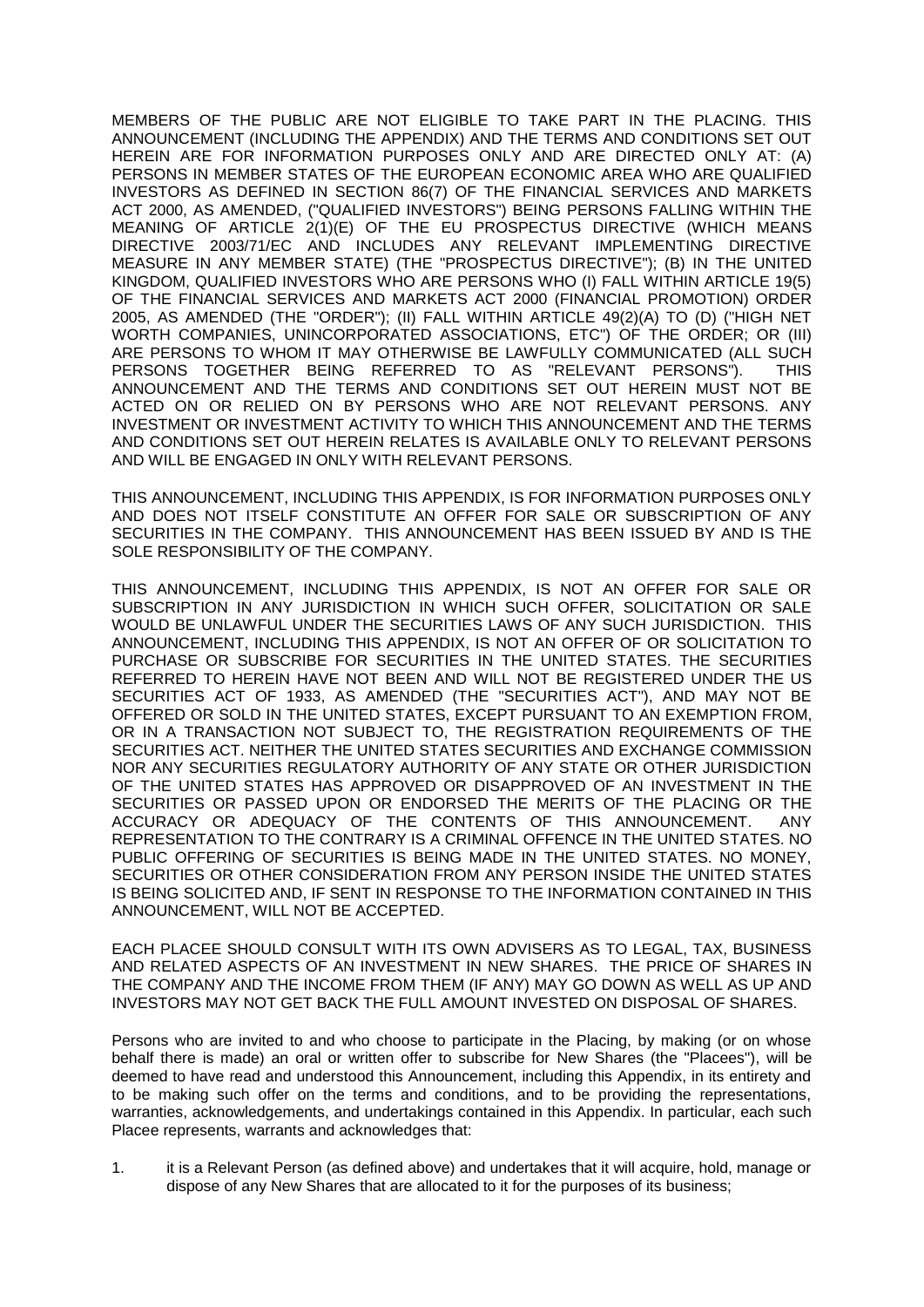- 2. in the case of any New Shares acquired by it as a financial intermediary, as that term is used in Article 3(2) of the Prospectus Directive, (i) the New Shares acquired by it have not been acquired on behalf of, nor have they been acquired with a view to their offer or resale to, persons in any Member State of the European Economic Area ("EEA") which has implemented the Prospectus Directive other than Qualified Investors or in circumstances in which the prior consent of Numis has been given to the offer or resale; or (ii) where New Shares have been acquired by it on behalf of persons in any Member State of the EEA other than Qualified Investors, the offer of those New Shares to it is not treated under the Prospectus Directive as having been made to such persons; and/or
- 3. (a) (i) it is not in the United States and (ii) it is not acting for the account or benefit of a person in the United States, (b) it is a dealer or other professional fiduciary in the United States acting on a discretionary basis for a non-US person (other than an estate or trust) in reliance on Regulation S under the Securities Act; or (c) it is otherwise acquiring the New Shares in an "offshore transaction" meeting the requirements of Regulation S under the Securities Act.

The Company and Numis will rely upon the truth and accuracy of the foregoing representations, acknowledgements and agreements.

This Announcement does not constitute an offer, and may not be used in connection with an offer, to sell or issue or the solicitation of an offer to buy or subscribe for New Shares in any jurisdiction in which such offer or solicitation is or may be unlawful. This Announcement and the information contained herein is not for publication or distribution, directly or indirectly, to persons in the United States, Canada, Australia, New Zealand, Japan or the Republic of South Africa or in any jurisdiction in which such publication or distribution is unlawful. Persons into whose possession this Announcement may come are required by the Company to inform themselves about and to observe any restrictions of transfer of this Announcement. No public offer of securities of the Company is being made in the United Kingdom, the United States or elsewhere.

In particular, the New Shares referred to in this Announcement have not been and will not be registered under the Securities Act or any laws of, or with any securities regulatory authority of, any state or other jurisdiction of the United States, and may not be offered, sold, pledged or otherwise transferred within the United States except pursuant to an exemption from, or in a transaction not subject to, the registration requirements of the Securities Act and the securities laws of any state or other jurisdiction of the United States. The New Shares are being offered and sold outside the United States in accordance with Regulation S under the Securities Act.

The New Shares have not been approved or disapproved by the US Securities and Exchange Commission, any state securities commission or other regulatory authority in the United States, nor have any of the foregoing authorities passed upon or endorsed the merits of the Placing or the accuracy or adequacy of this Announcement. Any representation to the contrary is a criminal offence in the United States.

The relevant clearances have not been, nor will they be, obtained from the securities commission of any province or territory of Canada; no prospectus has been lodged with or registered by the Australian Securities and Investments Commission or the Japanese Ministry of Finance; and the New Shares have not been, nor will they be, registered under or offered in compliance with the securities laws of any state, province or territory of Canada, Australia, New Zealand, Japan or the Republic of South Africa. Accordingly, the New Shares may not (unless an exemption under the relevant securities laws is applicable) be offered, sold, resold or delivered, directly or indirectly, in or into Canada, Australia, New Zealand, Japan or the Republic of South Africa or any other jurisdiction outside the United Kingdom.

Persons (including, without limitation, nominees and trustees) who have a contractual or other legal obligation to forward a copy of this Appendix or the Announcement of which it forms part should seek appropriate advice before taking any action.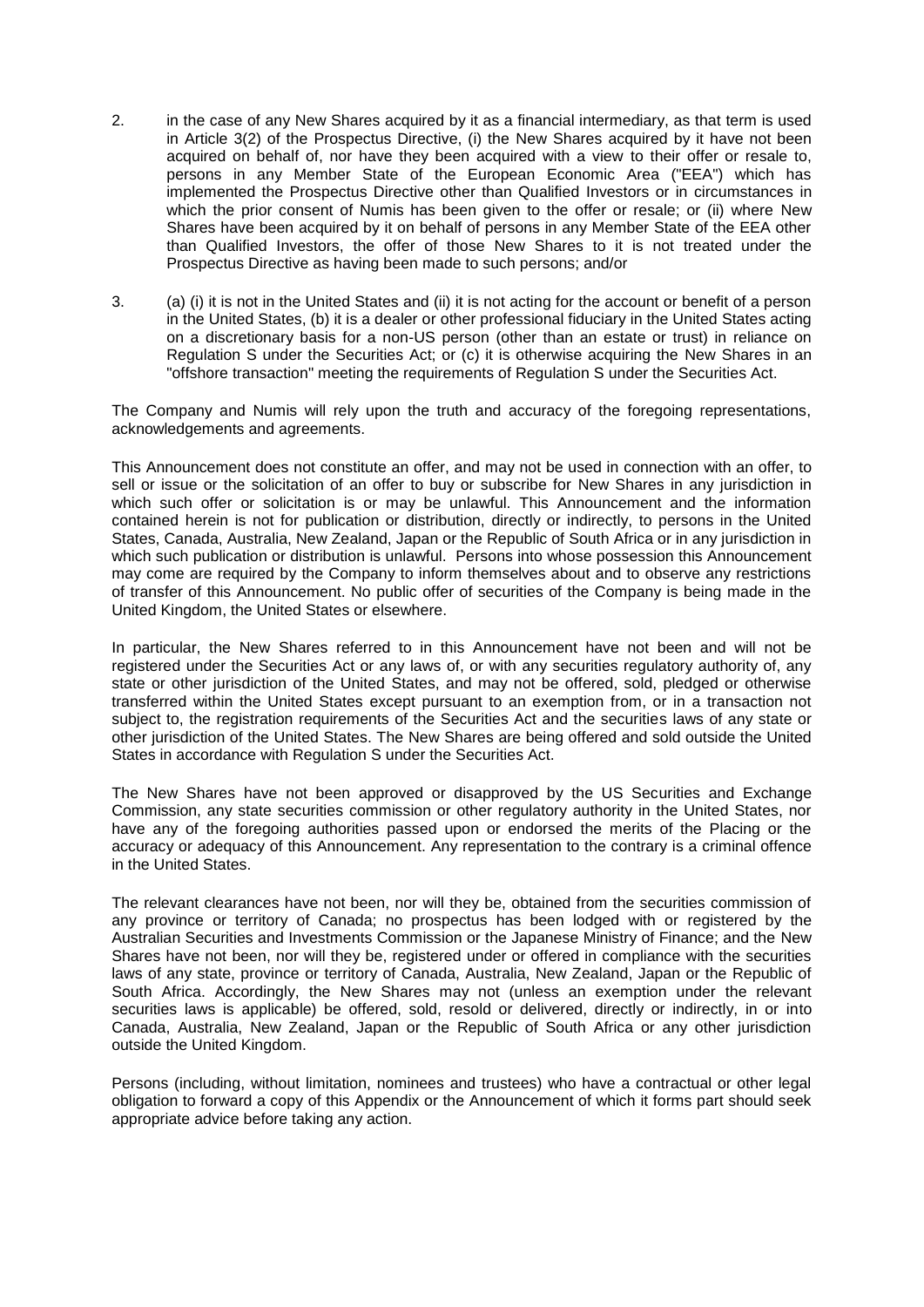In this Appendix, unless the context otherwise requires, "Placee" means a Relevant Person (including individuals, funds or others) by whom or on whose behalf a commitment to subscribe for New Shares has been given.

# **Details of the Placing**

Numis has entered into the Placing Agreement with the Company under which Numis has, on the terms and subject to the conditions set out therein, undertaken to use its reasonable endeavours to procure, as the Company's agent for the purpose of the Placing, subscribers for the Placing Shares at the Placing Price.

In addition, the Company has also granted the Broker Option to Numis in order to enable Numis to deal with additional demand under the Placing in the event that requests to participate in the Placing from institutional investors and certain other investors are received during the period from the date of this Announcement to 4.30 p.m. on 3 March 2017.

The Broker Option is exercisable on more than one occasion at any time prior to 4.30 p.m. on 3 March 2017. Any Broker Option Shares issued pursuant to the exercise of the Broker Option will be issued on the same terms and conditions as the Placing Shares. The Broker Option may be exercised by Numis, following consultation with the Company, but there is no obligation on Numis to exercise the Broker Option or to seek to procure subscribers for Ordinary Shares pursuant to the Broker Option. The maximum number of new Ordinary Shares that may be issued pursuant to the exercise of the Broker Option is 854,700. The maximum number of Ordinary Shares (including Ordinary Shares issued pursuant to exercise of the Broker Option) that may be issued pursuant to the Placing is 15,278,291.

The Placing Agreement contains customary undertakings and warranties given by the Company to Numis including as to the accuracy of information contained in this Announcement, to matters relating to the Company and its business and a customary indemnity given by the Company to Numis in respect of liabilities arising out of or in connection with the Placing.

The Placing is conditional upon, amongst other things, the Resolutions being passed by the requisite majorities at the General Meeting. A circular explaining the background to and reasons for the Placing, and containing the Notice of General Meeting will be sent to shareholders. A copy of the Circular and the Notice of General Meeting will also be available from the Company's website at: [http://www.rqih.com/.](http://www.rqih.com/)

The Placing is also conditional upon, amongst other things Admission becoming effective and the Placing Agreement not being terminated in accordance with its terms.

The New Shares will, when issued, be credited as fully paid and will rank pari passu in all respects with the existing issued Ordinary Shares, including the right to receive all dividends and other distributions (if any) declared, made or paid on or in respect of the Ordinary Shares after the relevant date of issue of the New Shares.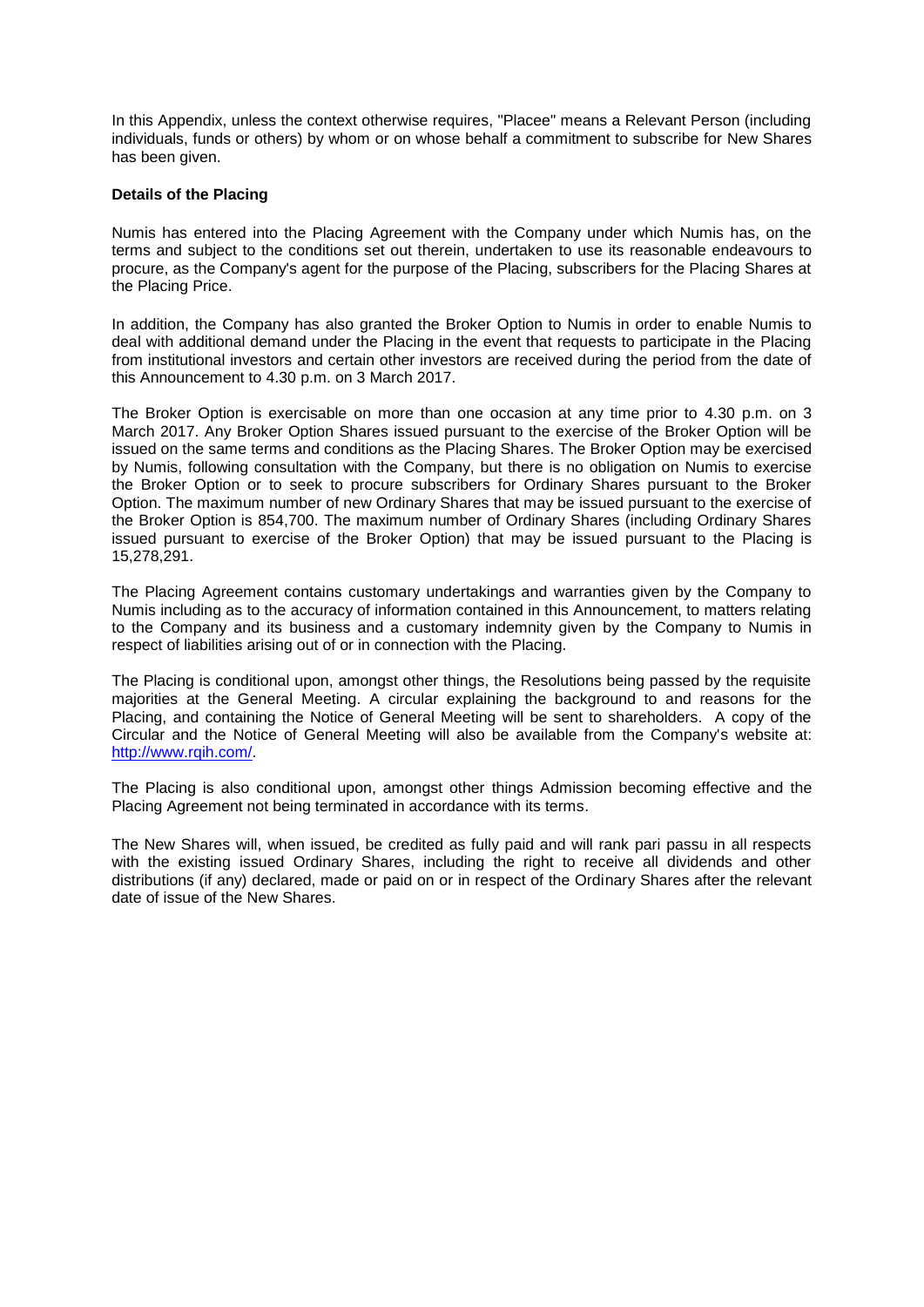# **Application for admission to trading**

Application will be made to the London Stock Exchange for Admission. Subject to, amongst other things, the Resolutions being passed by the requisite majorities at the General Meeting, it is expected that settlement of the New Shares and Admission will become effective on or around 28 March 2017 and that dealings in the New Shares will commence at that time.

#### **Participation in, and principal terms of, the Placing**

- 1. Numis (whether through itself or any of its affiliates) is arranging the Placing as placing agent of the Company for the purpose of (a) using its reasonable endeavours to procure Placees at the Placing Price for the Placing Shares and (b) placing the Broker Option Shares (if any) with Placees at the Placing Price.
- 2. Participation in the Placing will only be available to persons who may lawfully be, and are, invited to participate by Numis. Numis and its affiliates may participate in the Placing as principal.
- 3. This Appendix gives details of the terms and conditions of, and the mechanics of participation in, the Placing. No commissions will be paid to Placees or by Placees in respect of any New Shares.
- 4. The Placing Price will be a fixed price of 117 pence per new Ordinary Share.
- 5. An offer to acquire New Shares, which has been communicated by a prospective Placee to Numis which has not been withdrawn or revoked prior to publication of this Announcement, shall not be capable of withdrawal or revocation immediately following the publication of this Announcement without the consent of Numis.
- 6. Each Placee's allocation will be confirmed to Placees orally by Numis, and evidenced by a trade confirmation or contract note which will be dispatched as soon as practicable thereafter. The terms of this Appendix will be deemed incorporated by reference therein. The oral confirmation to such Placee will constitute an irrevocable legally binding commitment upon such person (who will at that point become a Placee) in favour of Numis and the Company, under which it agrees to acquire the number of Placing Shares allocated to it at the Placing Price on the terms and conditions set out in this Appendix and in accordance with the Company's articles of association. Except as required by law or regulation, no press release or other announcement will be made by Numis or the Company using the name of any Placee (or its agent), in its capacity as Placee (or agent), other than with such Placee's prior written consent.
- 7. Each Placee will have an immediate, separate, irrevocable and binding obligation, owed to Numis, to pay in cleared funds immediately on the settlement date, in accordance with the registration and settlement requirements set out below, an amount equal to the product of the Placing Price and the number of New Shares such Placee has agreed to take up and the Company has agreed to allot.
- 8. Irrespective of the time at which a Placee's allocation pursuant to the Placing is confirmed, settlement for all New Shares to be acquired pursuant to the Placing will be required to be made at the times and on the basis explained below under "Registration and Settlement".
- 9. All obligations under the Placing will be subject to fulfilment or (where applicable) waiver of, amongst other things, the conditions referred to below under "Conditions of the Placing" and to the Placing not being terminated on the basis referred to below under "Right to terminate under the Placing Agreement".
- 10. By participating in the Placing, each Placee will agree that its rights and obligations in respect of the Placing will terminate only in the circumstances described below and will not be capable of rescission or termination by the Placee.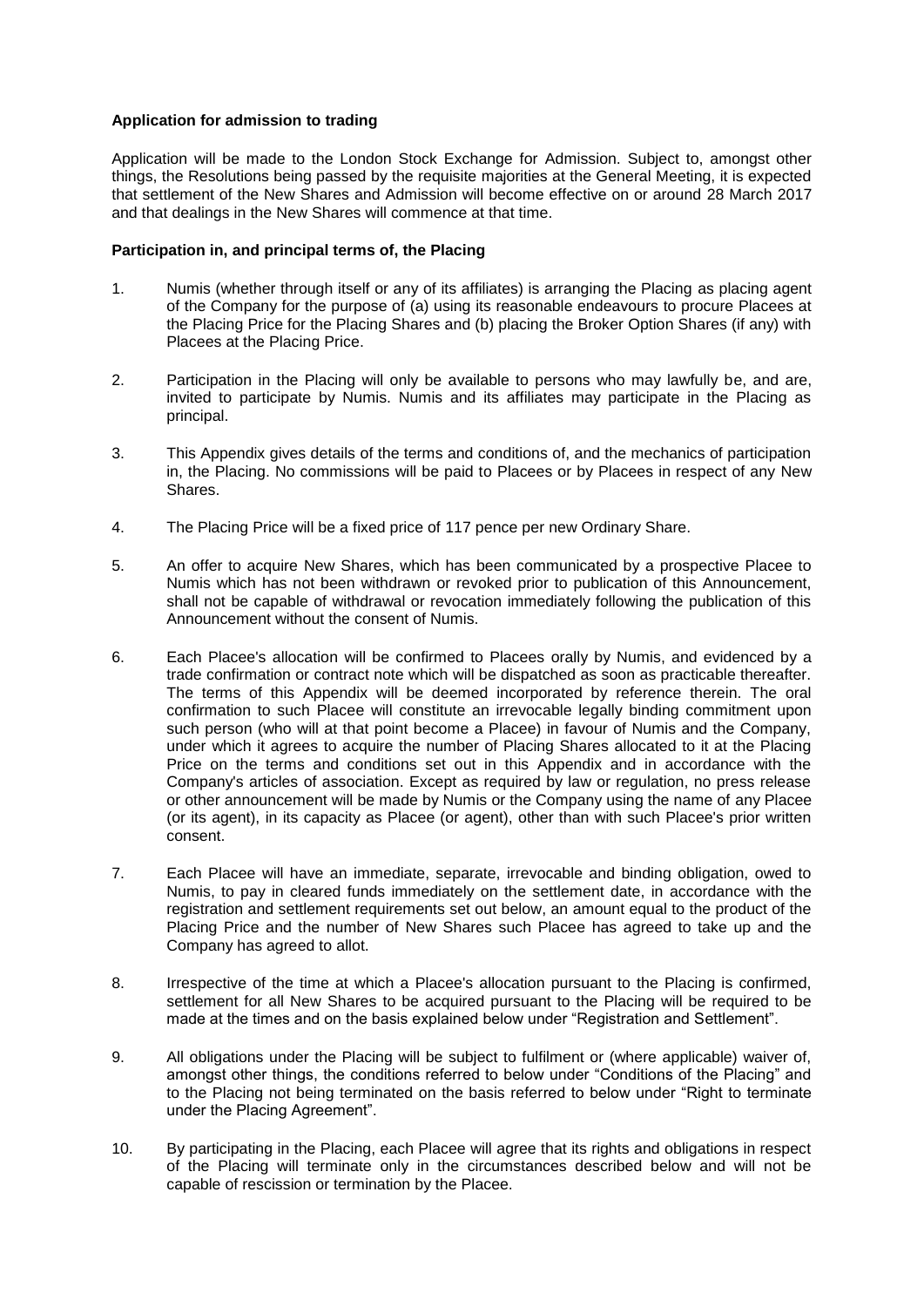11. To the fullest extent permissible by law, none of the Company, Numis or any of their respective affiliates shall have any liability to Placees (or to any other person whether acting on behalf of a Placee or otherwise) under these terms and conditions. In particular, none of the Company, Numis or any of their respective affiliates shall have any liability (including to the fullest extent permissible by law, any fiduciary duties) in respect of Numis' conduct of the Placing. Each Placee acknowledges and agrees that the Company is responsible for the allotment of the New Shares to the Placees and Numis shall have no liability to the Placees for the failure of the Company to fulfil those obligations.

# **Conditions of the Placing**

Numis' obligations under the Placing Agreement are conditional on, inter alia:

- (a) the Company allotting, subject only to Admission, the New Shares in accordance with the Placing Agreement;
- (b) Admission taking place not later than 8.00 a.m. on 28 March 2017; and
- (c) the passing of the Placing Resolutions at the General Meeting.

If (i) any of the conditions contained in the Placing Agreement is not fulfilled or waived by Numis by the time or date where specified (or such later time or date as the Company and Numis may agree, not being later than 8.30 a.m. on 28 April 2017 (the "**Final Date**"), or (ii) the Placing Agreement is terminated as described below, the Placing will lapse and the Placees' rights and obligations hereunder in relation to the New Shares shall cease and terminate at such time and each Placee agrees that no claim can be made by the Placee in respect thereof.

Numis may, in its absolute discretion, waive, or extend the period (up to the Final Date) for, compliance by the Company with the whole or any part of any of the Company's obligations in relation to the conditions in the Placing Agreement, save that the condition relating to Admission taking place may not be waived and the period for compliance with such conditions may not be extended. Any such extension or waiver will not affect Placees' commitments as set out in this Announcement.

Neither Numis nor the Company shall have any liability to any Placee (or to any other person whether acting on behalf of a Placee or otherwise) in respect of any decision they may make as to whether or not to waive or to extend the time and/or date for the satisfaction of any condition to the Placing nor for any decision they may make as to the satisfaction of any condition or in respect of the Placing generally and by participating in the Placing each Placee agrees that any such decision is within the absolute discretion of Numis.

#### **Right to terminate under the Placing Agreemen**t

Numis is entitled in its absolute discretion, at any time before Admission and after such consultation with the Company as the circumstances allow, to terminate the Placing Agreement by giving notice to the Company in certain circumstances, including, inter alia:

- (a) in the opinion of Numis (acting in good faith), the warranties given by the Company to Numis are not true and accurate or have become misleading (or would not be true and accurate or would be misleading if they were repeated at any time before Admission) by reference to the facts subsisting at the time when the notice referred to above is given, in each case in a way that is material in the context of the Placing; or
- (b) in the opinion of Numis (acting in good faith), the Company fails to comply with any of its obligations under the Placing Agreement and that failure is material in the context of the Placing; or
- (c) in the opinion of Numis (acting in good faith), there has been a development or event (or any development or event involving a prospective change which will or is reasonably likely to have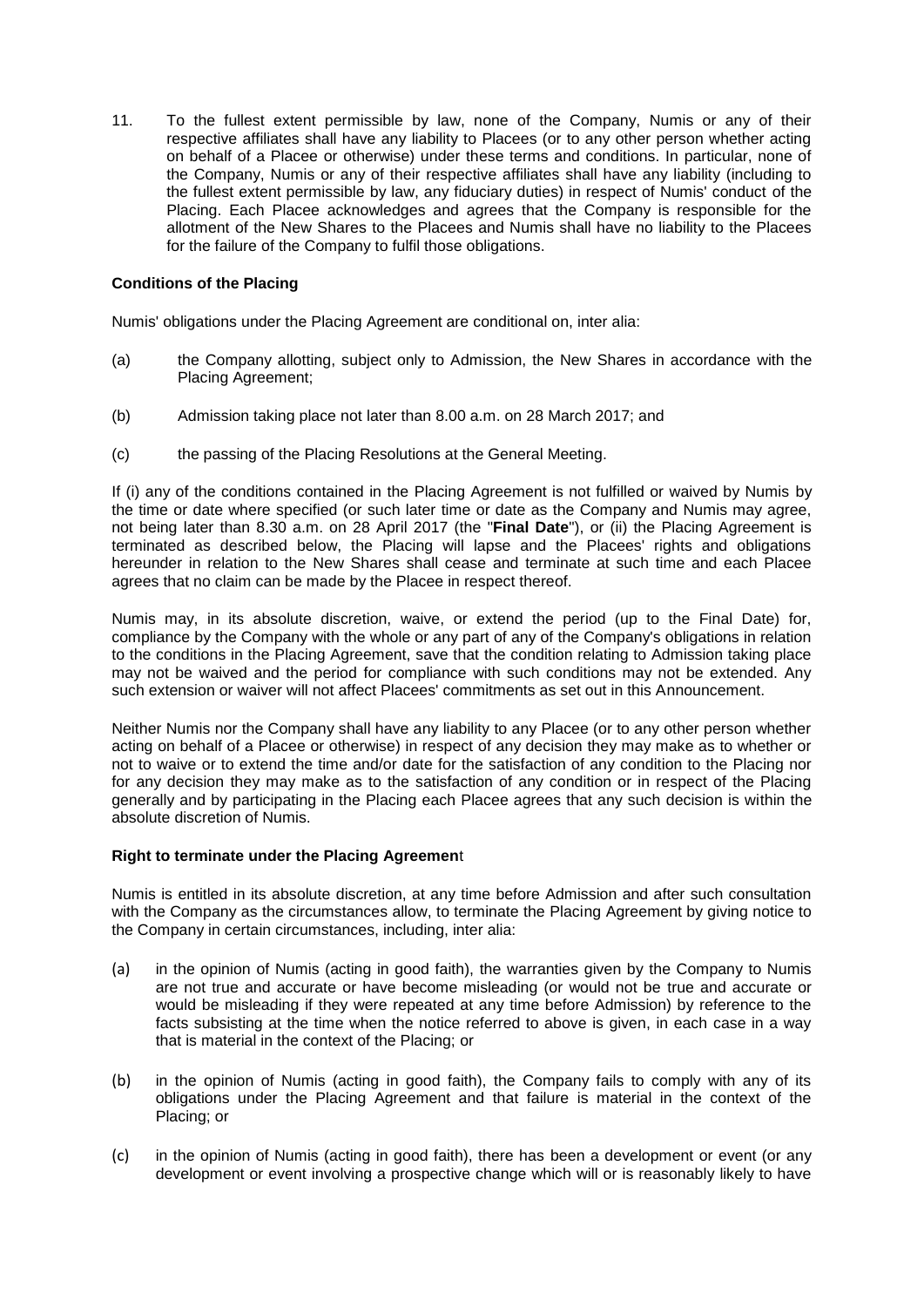a material adverse effect on or affecting the operations, the condition (financial or otherwise), prospects, management, results of operations, financial position, business or general affairs of the Company or the Group respectively whether or not foreseeable and whether or not arising in the ordinary course of business, which in each case is material in the context of the Placing; or

(d) there has been a change in national or international financial, political, economic or stock market conditions (primary or secondary); an incident of terrorism, outbreak or escalation of hostilities, war, declaration of martial law or any other calamity or crisis; a suspension or material limitation in trading of securities generally on any stock exchange; any change in currency exchange rates or exchange controls or a disruption of settlement systems or a material disruption in commercial banking, in each case as would be likely in the opinion of Numis (acting in good faith) to prejudice the success of the Placing.

The rights and obligations of the Placees shall terminate only in the circumstances described in these terms and conditions and in the Placing Agreement and will not be subject to termination by the Placee or any prospective Placee at any time or in any circumstances. By participating in the Placing, Placees agree that the exercise by Numis of any right of termination or other discretion under the Placing Agreement shall be within the absolute discretion of Numis, and that it need not make any reference to Placees and that it shall have no liability to Placees whatsoever in connection with any such exercise or decision not to exercise. Placees will have no rights against Numis, the Company or any of their respective directors or employees under the Placing Agreement pursuant to the Contracts (Rights of Third Parties) Act 1999 (as amended).

#### **No admission document or prospectus**

The New Shares are being offered to a limited number of specifically invited persons only and will not be offered in such a way as to require an admission document or prospectus in the United Kingdom or in any other jurisdiction. No offering document, admission document or prospectus has been or will be submitted to be approved by the FCA or submitted to the London Stock Exchange in relation to the Placing, and Placees' commitments will be made solely on the basis of the information contained in the Announcement (including this Appendix) and the Exchange Information (as defined further below). Each Placee, by accepting a participation in the Placing, agrees that the content of this Announcement is exclusively the responsibility of the Company and confirms that it has neither received nor relied on any other information (other than the Exchange Information), representation, warranty, or statement made by or on behalf of the Company, Numis, or any other person and neither Numis, the Company nor any other person will be liable for any Placee's decision to participate in the Placing based on any other information, representation, warranty or statement which the Placees may have obtained or received and, if given or made, such information, representation, warranty or statement must not be relied upon as having been authorised by Numis, the Company, or their respective officers, directors, employees or agents. Each Placee acknowledges and agrees that it has relied on its own investigation of the business, financial or other position of the Company in accepting a participation in the Placing. Neither the Company nor Numis are making any undertaking or warranty to any Placee regarding the legality of an investment in the New Shares by such Placee under any legal, investment or similar laws or regulations. Each Placee should not consider any information in this Announcement to be legal, tax or business advice. Each Placee should consult its own solicitor, tax adviser and financial adviser for independent legal, tax and financial advice regarding an investment in the New Shares. Nothing in this paragraph shall exclude the liability of any person for fraudulent misrepresentation.

#### **Registration and settlement**

Settlement of transactions in the New Shares (ISIN: BMG7 371X 1065) following Admission will take place within CREST provided that, subject to certain exceptions, Numis reserves the right to require settlement for, and delivery of, Depositary Interests representing the New Shares (or a portion thereof) to Placees by such other means that it deems necessary if delivery or settlement is not possible or practicable within CREST within the timetable set out in this Announcement or would not be consistent with the regulatory requirements in any Placee's jurisdiction.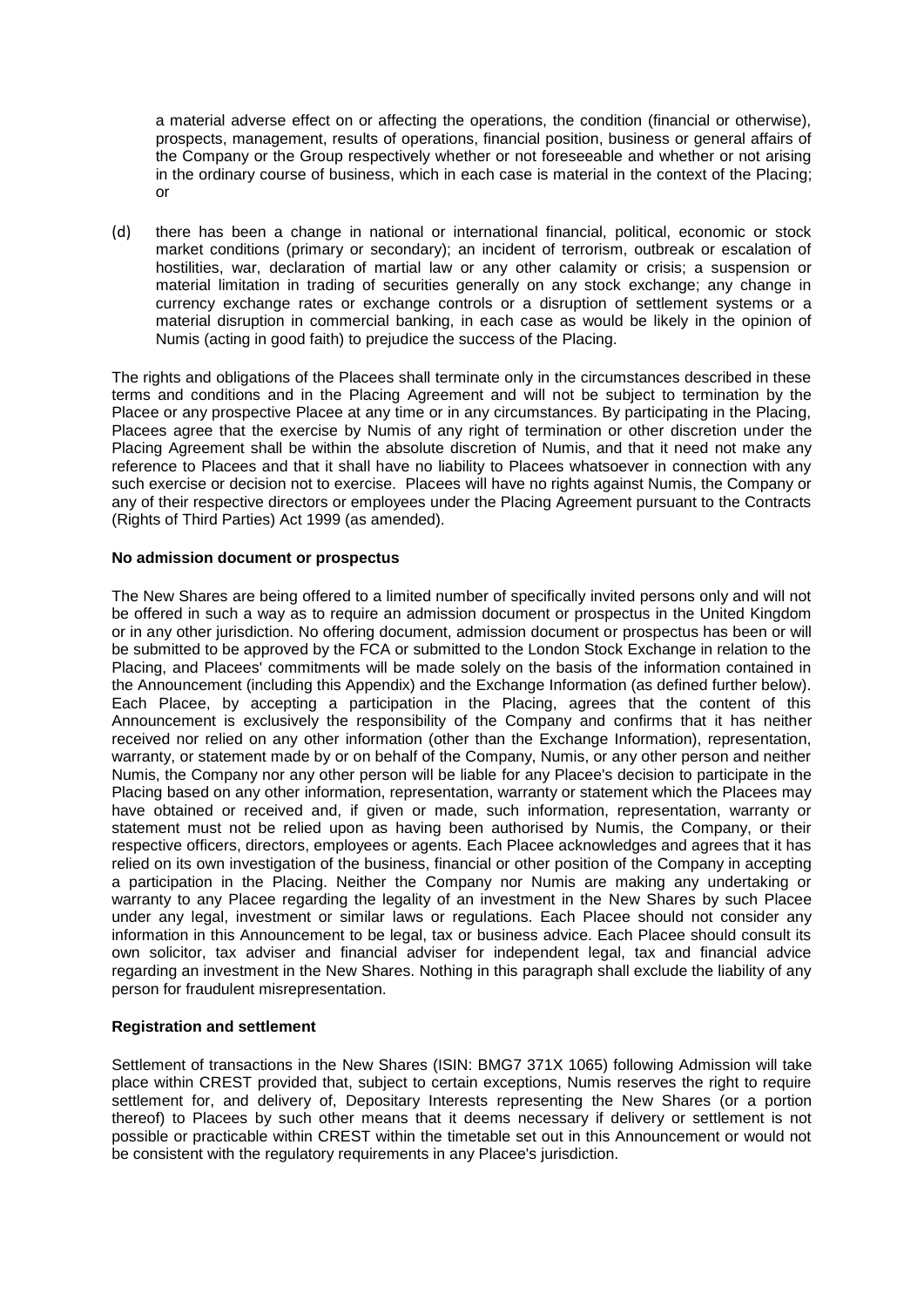Each Placee allocated New Shares in the Placing will be sent a trade confirmation or contract note stating the number of New Shares allocated to it at the Placing Price, the aggregate amount owed by such Placee to Numis (as agent for the Company) and settlement instructions. Each Placee agrees that it will do all things necessary to ensure that delivery and payment is completed in accordance with either the CREST or certificated settlement instructions that it has in place with Numis.

It is expected that settlement in respect of the New Shares will be on 28 March 2017 on a T+28 basis in accordance with the instructions set out in the trade confirmation.

Interest is chargeable daily on payments not received from Placees on the due date in accordance with the arrangements set out above at the rate of two percentage points above LIBOR as determined by Numis.

Each Placee is deemed to agree that, if it does not comply with these obligations, Numis may sell any or all of the New Shares allocated to that Placee on such Placee's behalf and retain from the proceeds, for Numis' account and benefit (as agent for the Company), an amount equal to the aggregate amount owed by the Placee plus any interest due. The relevant Placee will, however, remain liable and shall indemnify Numis (as agent for the Company) on demand for any shortfall below the aggregate amount owed by it and may be required to bear any stamp duty or stamp duty reserve tax or securities transfer tax (together with any interest or penalties) which may arise upon the sale of such New Shares on such Placee's behalf. By communicating a bid for New Shares to Numis, each Placee confers on Numis all such authorities and powers necessary to carry out any such sale and agrees to ratify and confirm all actions which Numis lawfully takes in pursuance of such sale.

If New Shares are to be delivered to a custodian or settlement agent, Placees should ensure that the trade confirmation or contract note is copied and delivered immediately to the relevant person within that organisation.

Insofar as New Shares are registered in a Placee's name or that of its nominee or in the name of any person for whom a Placee is contracting as agent or that of a nominee for such person, such New Shares should, subject as provided below, be so registered free from any liability to UK stamp duty or stamp duty reserve tax or securities transfer tax. Placees will not be entitled to receive any fee or commission in connection with the Placing.

# **Representations, warranties and further terms**

By participating in the Placing each Placee (and any person acting on such Placee's behalf) makes the following representations, warranties, acknowledgements, agreements and undertakings (as the case may be) to the Company and Numis, namely that, each Placee (and any person acting on such Placee's behalf):

- 1. represents and warrants that it has read and understood the Announcement, including this Appendix, in its entirety and that its subscription of New Shares is subject to and based upon all the terms, conditions, representations, warranties, acknowledgements, agreements and undertakings and other information contained herein and undertakes not to redistribute or duplicate this Announcement;
- 2. acknowledges that no offering document, admission document or prospectus has been prepared in connection with the Placing and represents and warrants that it has not received and will not receive a prospectus, admission document or other offering document in connection therewith;
- 3. acknowledges that the Ordinary Shares are admitted to trading on AIM and the Company is therefore required to publish certain business and financial information in accordance with the AIM Rules (collectively "**Exchange Information**"), which includes a description of the nature of the Company's business and the Company's most recent balance sheet and profit and loss account and that the Placee is able to obtain or access such information or comparable information concerning any other publicly traded company without undue difficulty;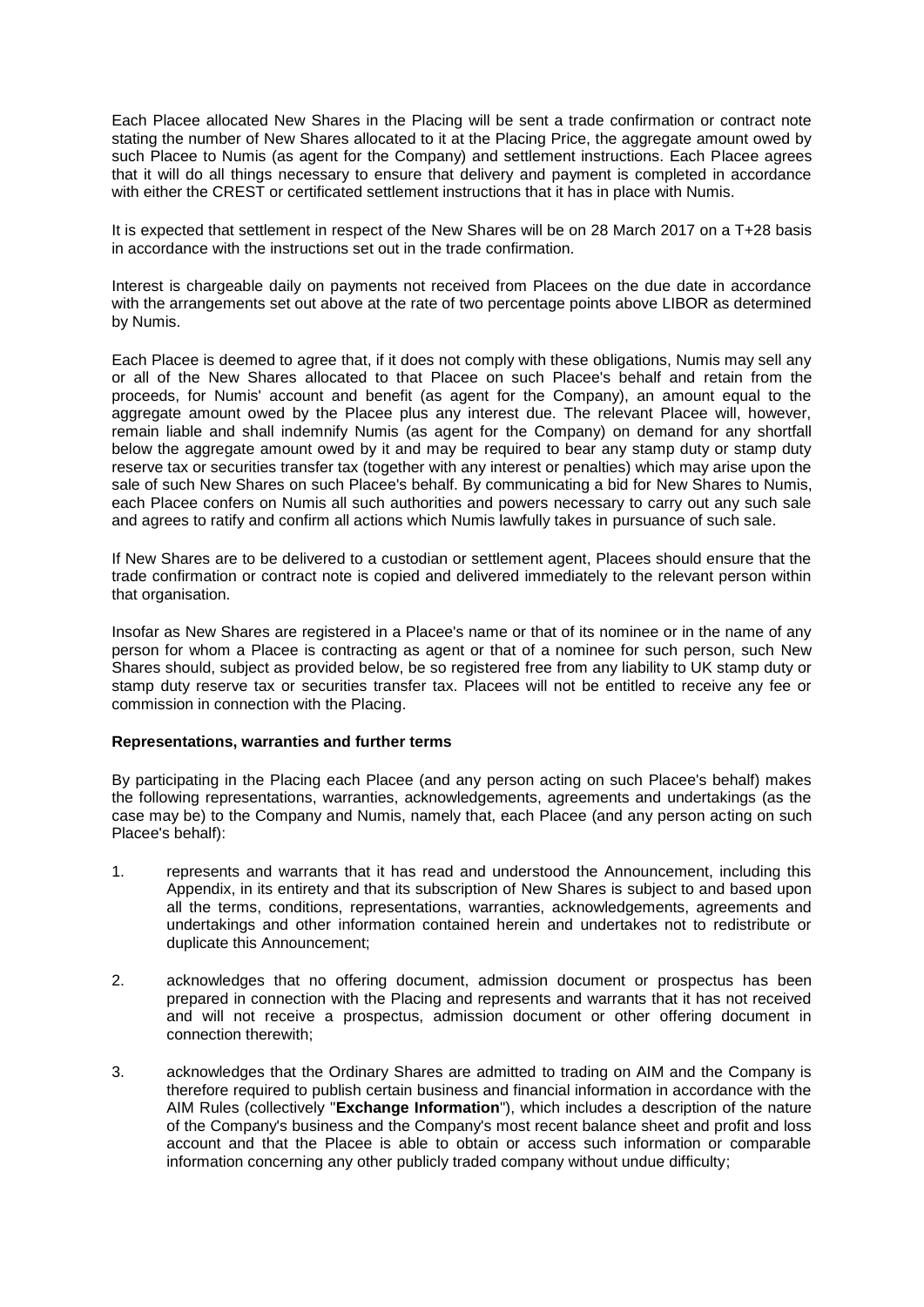- 4. acknowledges that none of Numis, the Company, any of their respective affiliates or any person acting on behalf of any of them has provided it, and will not provide it, with any material regarding the New Shares or the Company other than this Announcement; nor has it requested any of Numis, the Company, their respective affiliates or any person acting on behalf of any of them to provide it with any such information and has read and understood the Exchange Information;
- 5. acknowledges that the content of this Announcement is exclusively the responsibility of the Company, and that none of Numis, their respective affiliates or any person acting on its or their behalf has or shall have any liability for any information, representation or statement contained in this Announcement or any information previously or concurrently published by or on behalf of the Company, and will not be liable for any Placee's decision to participate in the Placing based on any information, representation or statement contained in this Announcement or otherwise. Each Placee further represents, warrants and agrees that the only information on which it is entitled to rely and on which such Placee has relied in committing itself to acquire the New Shares is contained in this Announcement and any Exchange Information, such information being all that it deems necessary to make an investment decision in respect of the New Shares and that it has neither received nor relied on any other information given or representations, warranties or statements made by Numis, the Company or any of their respective directors, officers or employees or any person acting on behalf of any of them, or, if received, it has not relied upon any such information, representations, warranties or statements (including any management presentation that may have been received by any prospective Placee or any material prepared by the Research Department of Numis (the views of such Research Department not representing and being independent from those of the Company and the Corporate Finance Department of Numis and not being attributable to the same)), and neither Numis, nor the Company will be liable for any Placee's decision to accept an invitation to participate in the Placing based on any other information, representation, warranty or statement. Each Placee further acknowledges and agrees that it may not place the same degree of reliance on this Announcement as it may otherwise place on a prospectus or admission document. Each Placee further acknowledges and agrees that it has relied solely on its own investigation of the business, financial or other position of the Company in deciding to participate in the Placing and it will not rely on any investigation that Numis, its affiliates or any other person acting on its or their behalf has or may have conducted;
- 6. represents and warrants that it has neither received nor relied on any confidential price sensitive information concerning the Company in accepting this invitation to participate in the Placing;
- 7. acknowledges that Numis does not have any duties or responsibilities to it, or its clients, similar or comparable to the duties of "best execution" and "suitability" imposed by the Conduct of Business Sourcebook in the FCA's Handbook of Rules and Guidance and that Numis is not acting for it or its clients and that Numis will not be responsible for providing protections to it or its clients;
- 8. acknowledges that none of Numis, any of its affiliates or any person acting on behalf of it or them has or shall have any liability for the Exchange Information, any publicly available or filed information or any representation relating to the Company, provided that nothing in this paragraph excludes the liability of any person for fraudulent misrepresentation made by that person;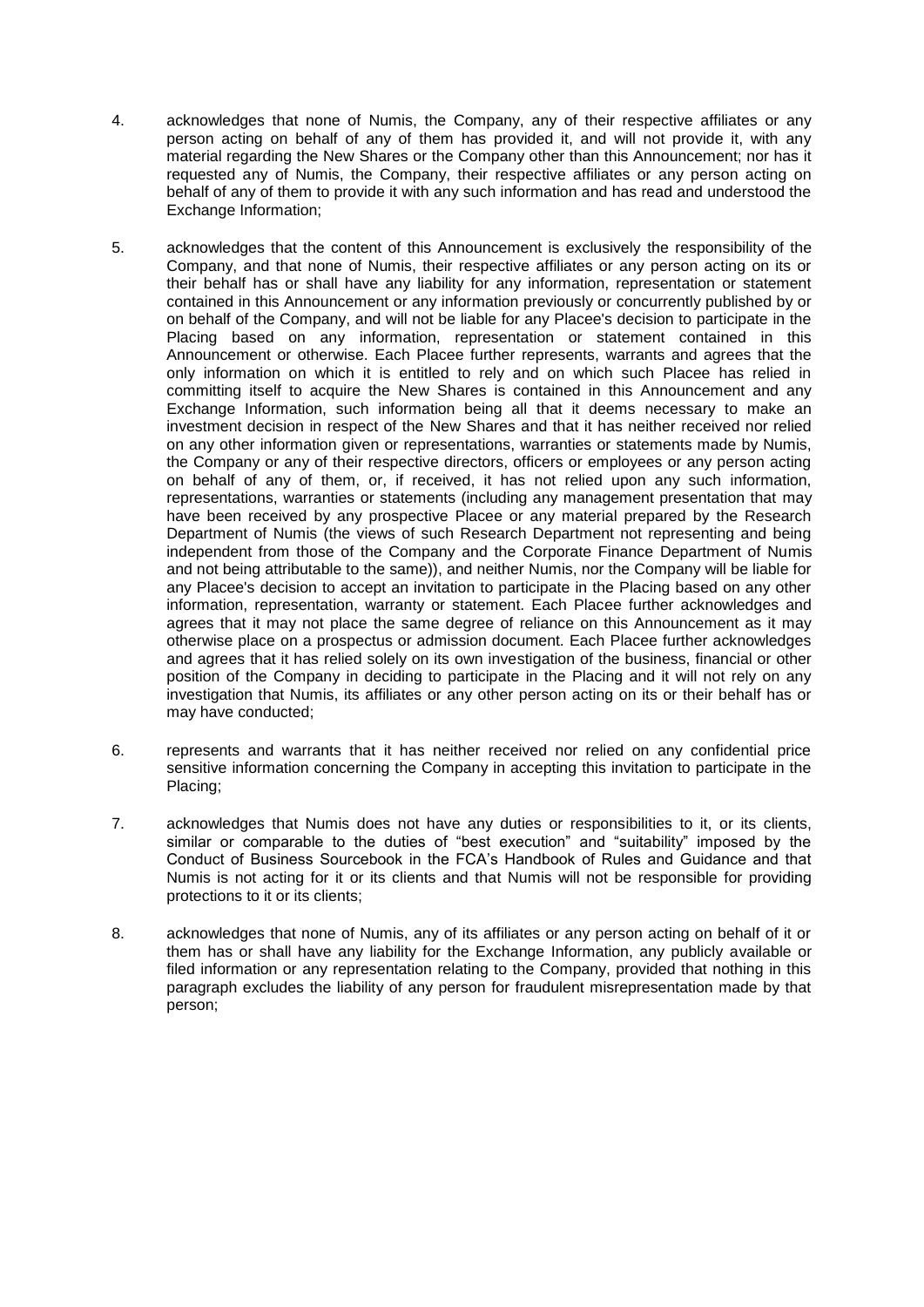- 9. neither Numis, its ultimate holding company nor any direct or indirect subsidiary undertakings of such holding company, nor any of their respective directors and employees shall be liable to Placees for any matter arising out of Numis' role as placing agent or otherwise in connection with the Placing and that where any such liability nevertheless arises as a matter of law each Placee will immediately waive any claim against any of such persons which you may have in respect thereof;
- 10. represents and warrants that (i) it is not in the United States and (ii) it is not acting for the account or benefit of a person in the United States;
- 11. acknowledges that the New Shares are being offered and sold only pursuant to Regulation S under the Securities Act in a transaction not involving a public offering of securities in the United States and the New Shares have not been and will not be registered under the Securities Act or with any state or other jurisdiction of the United States, nor approved or disapproved by the US Securities and Exchange Commission, any state securities commission in the United States or any other United States regulatory authority, and that the offer and sale of the New Shares to it has been made outside of the United States in an 'offshore transaction' (as such term is defined in Regulation S under the Securities Act) and agrees not to reoffer, resell, pledge or otherwise transfer the New Shares except pursuant to an exemption from, or in a transaction not subject to, the registration requirements of the Securities Act and otherwise in accordance with any applicable securities laws of any state or jurisdiction of the United States;
- 12. unless otherwise specifically agreed in writing with Numis, represents and warrants that neither it nor the beneficial owner of such New Shares will be a resident of Canada, Australia, New Zealand, Japan or the Republic of South Africa;
- 13. acknowledges that the New Shares have not been and will not be registered under the securities legislation of Canada, Australia, New Zealand, Japan or the Republic of South Africa and, subject to certain exceptions, may not be offered, sold, taken up, renounced or delivered or transferred, directly or indirectly, within those jurisdictions;
- 14. represents and warrants that the issue to it, or the person specified by it for registration as holder, of New Shares will not give rise to a liability under any of sections 67, 70, 93 or 96 of the Finance Act 1986 (depositary receipts and clearance services) and that the New Shares are not being acquired in connection with arrangements to issue depositary receipts or to transfer New Shares into a clearance system;
- 15. represents and warrants that: (i) it has complied with its obligations under the Criminal Justice Act 1993 and Part VIII of FSMA; (ii) in connection with money laundering and terrorist financing, it has complied with its obligations under the Proceeds of Crime Act 2002 (as amended), the Terrorism Act 2000 (as amended), the Terrorism Act 2006 and the Money Laundering Regulations 2007; and (iii) it is not a person: (a) with whom transactions are prohibited under the Foreign Corrupt Practices Act of 1977 or any economic sanction programmes administered by, or regulations promulgated by, the Office of Foreign Assets Control of the U.S. Department of the Treasury; (b) named on the Consolidated List of Financial Sanctions Targets maintained by HM Treasury of the United Kingdom; or (c) subject to financial sanctions imposed pursuant to a regulation of the European Union or a regulation adopted by the United Nations (together, the "**Regulations**"); and, if making payment on behalf of a third party, that satisfactory evidence has been obtained and recorded by it to verify the identity of the third party as required by the Regulations and has obtained all governmental and other consents (if any) which may be required for the purpose of, or as a consequence of, such purchase, and it will provide promptly to Numis such evidence, if any, as to the identity or location or legal status of any person which Numis may request from it in connection with the Placing (for the purpose of complying with such Regulations or ascertaining the nationality of any person or the jurisdiction(s) to which any person is subject or otherwise) in the form and manner requested by Numis on the basis that any failure by it to do so may result in the number of New Shares that are to be purchased by it or at its direction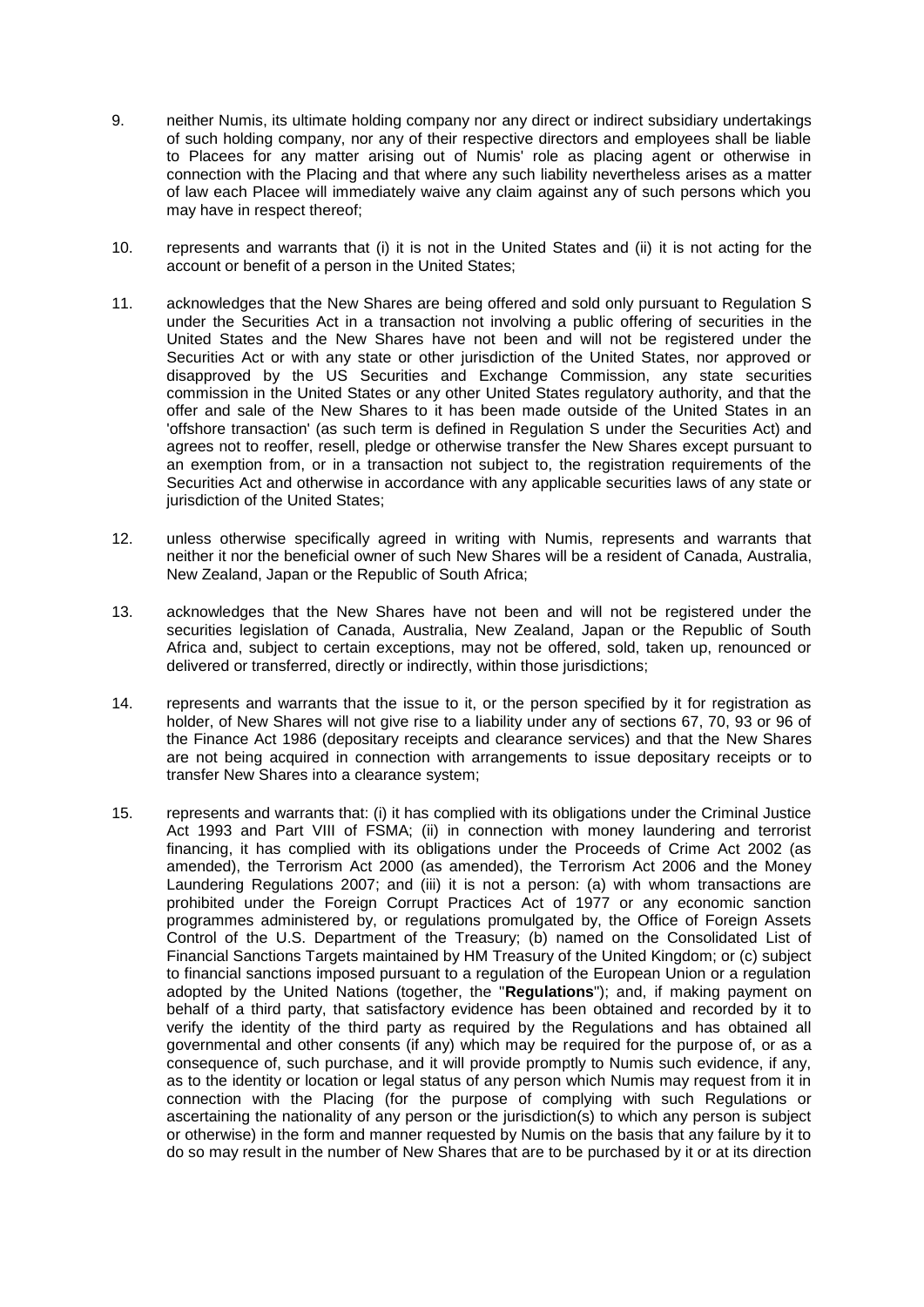pursuant to the Placing being reduced to such number, or to nil, as Numis may decide in its sole discretion;

- 16. if a financial intermediary, as that term is used in Article 3(2) of the Prospectus Directive, represents and warrants that the New Shares purchased by it in the Placing will not be acquired on a non-discretionary basis on behalf of, nor will they be acquired with a view to their offer or resale to, persons in a Member State of the European Economic Area which has implemented the Prospectus Directive other than Qualified Investors, or in circumstances in which the prior consent of Numis has been given to the offer or resale;
- 17. represents and warrants that it has not offered or sold and will not offer or sell any New Shares to persons in the European Economic Area prior to Admission except to persons whose ordinary activities involve them in acquiring, holding, managing or disposing of investments (as principal or agent) for the purposes of their business or otherwise in circumstances which have not resulted in and which will not result in an offer to the public in any member state of the European Economic Area within the meaning of the Prospectus Directive (including any relevant implementing measure in any member state);
- 18. represents and warrants that it has only communicated or caused to be communicated and will only communicate or cause to be communicated any invitation or inducement to engage in investment activity (within the meaning of section 21 of the FSMA) relating to the New Shares in circumstances in which section 21(1) of the FSMA does not require approval of the communication by an authorised person;
- 19. represents and warrants that it has complied and will comply with all applicable provisions of the FSMA with respect to anything done by it in relation to the New Shares in, from or otherwise involving, the United Kingdom;
- 20. if in a Member State of the European Economic Area, unless otherwise specifically agreed with Numis in writing, represents and warrants that it is a Qualified Investor within the meaning of the Prospectus Directive;
- 21. if in the United Kingdom, represents and warrants that it is a person (i) who has professional experience in matters relating to investments falling within Article 19(1) of the Order; (ii) falling within Article 49(2)(A) to (D) ("High Net Worth Companies, Unincorporated Associations. etc") of the Order; or (iii) to whom this Announcement may otherwise be lawfully communicated;
- 22. represents and warrants that it and any person acting on its behalf is entitled to acquire the New Shares under the laws of all relevant jurisdictions and that it has all necessary capacity and has obtained all necessary consents and authorities and taken any other necessary actions to enable it to commit to this participation in the Placing and to perform its obligations in relation thereto (including, without limitation, in the case of any person on whose behalf it is acting, all necessary consents and authorities to agree to the terms set out or referred to in this Appendix) and will honour such obligations;
- 23. where it is acquiring New Shares for one or more managed accounts, represents and warrants that it is authorised in writing by each managed account: (a) to acquire the New Shares for each managed account; (b) to make on its behalf the representations, warranties, acknowledgements, undertakings and agreements in this Appendix and the Announcement of which it forms part; and (c) to receive on its behalf any investment letter relating to the Placing in the form provided to it by Numis;
- 24. undertakes that it (and any person acting on its behalf) will make payment to Numis for the New Shares allocated to it in accordance with this Announcement on the due time and date set out herein, failing which the relevant New Shares may be placed with other subscribers or sold as Numis may in its sole discretion determine and without liability to such Placee and it will remain liable and will indemnify Numis on demand for any shortfall below the net proceeds of such sale and the placing proceeds of such New Shares and may be required to bear the liability for any stamp duty or stamp duty reserve tax or security transfer tax (together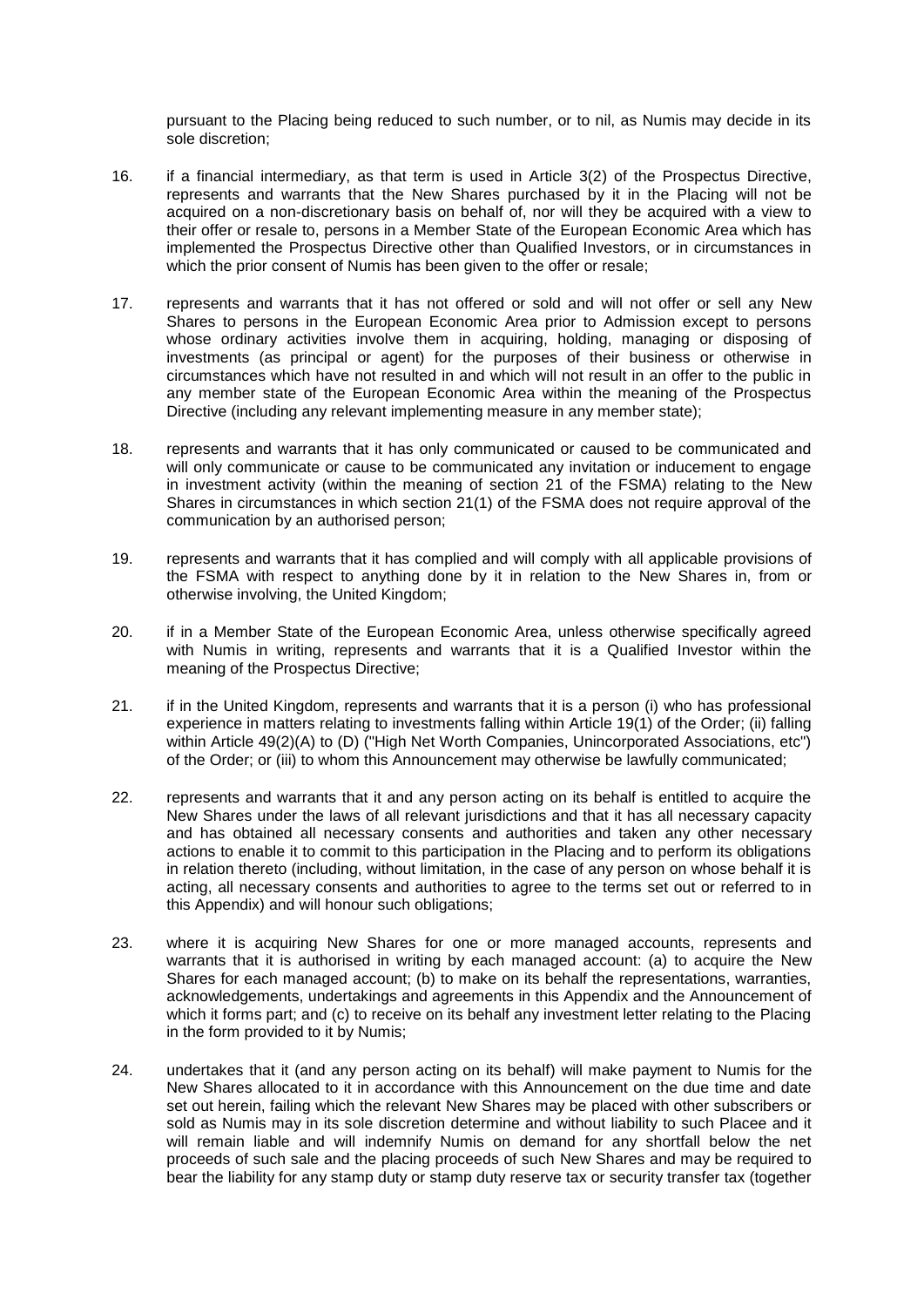with any interest or penalties due pursuant to or referred to in these terms and conditions) which may arise upon the placing or sale of such Placee's New Shares on its behalf;

- 25. acknowledges that none of Numis, any of its affiliates, or any person acting on behalf of any of it, is making any recommendations to it, advising it regarding the suitability of any transactions it may enter into in connection with the Placing and that participation in the Placing is on the basis that it is not and will not be treated for these purposes as a client of Numis and that Numis does not have any duties or responsibilities to it for providing the protections afforded to its clients or customers or for providing advice in relation to the Placing nor in respect of any representations, warranties, undertakings or indemnities contained in the Placing Agreement nor for the exercise or performance of any of their rights and obligations thereunder including any rights to waive or vary any conditions or exercise any termination right;
- 26. undertakes that the person whom it specifies for registration as holder of the New Shares will be (i) itself or (ii) its nominee, as the case may be. Neither Numis, nor the Company will be responsible for any liability to stamp duty or stamp duty reserve tax resulting from a failure to observe this requirement. Each Placee and any person acting on behalf of such Placee agrees to participate in the Placing and it agrees to indemnify the Company and Numis in respect of the same on the basis that the Depositary Interests representing New Shares will be credited to the CREST stock account of Numis who will hold them as nominee on behalf of such Placee until settlement in accordance with its standing settlement instructions;
- 27. acknowledges that these terms and conditions and any agreements entered into by it pursuant to these terms and conditions and any non-contractual obligations arising out of or in connection with such agreement shall be governed by and construed in accordance with the laws of England and Wales and it submits (on behalf of itself and on behalf of any person on whose behalf it is acting) to the exclusive jurisdiction of the English courts as regards any claim, dispute or matter (including non-contractual matters) arising out of any such contract, except that enforcement proceedings in respect of the obligation to make payment for the New Shares (together with any interest chargeable thereon) may be taken by the Company or Numis in any jurisdiction in which the relevant Placee is incorporated or in which any of its securities have a quotation on a recognised stock exchange;
- 28. acknowledges that time shall be of the essence as regards to obligations pursuant to this Appendix;
- 29. agrees that the Company, Numis and their respective affiliates and others will rely upon the truth and accuracy of the foregoing representations, warranties, acknowledgements and undertakings which are given to Numis on its own behalf and on behalf of the Company and are irrevocable and are irrevocably authorised to produce this Announcement or a copy thereof to any interested party in any administrative or legal proceeding or official inquiry with respect to the matters covered hereby;
- 30. agrees to indemnify on an after-tax basis and hold the Company, Numis and their respective affiliates harmless from any and all costs, claims, liabilities and expenses (including legal fees and expenses) arising out of or in connection with any breach of the representations, warranties, acknowledgements, agreements and undertakings in this Appendix and further agrees that the provisions of this Appendix shall survive after completion of the Placing;
- 31. acknowledges that no action has been or will be taken by any of the Company, Numis or any person acting on behalf of the Company or Numis that would, or is intended to, permit a public offer of the New Shares in any country or jurisdiction where any such action for that purpose is required;
- 32. acknowledges that it is an institution that has knowledge and experience in financial, business and international investment matters as is required to evaluate the merits and risks of subscribing for the New Shares. It further acknowledges that it is experienced in investing in securities of this nature and in this sector and is aware that it may be required to bear, and it,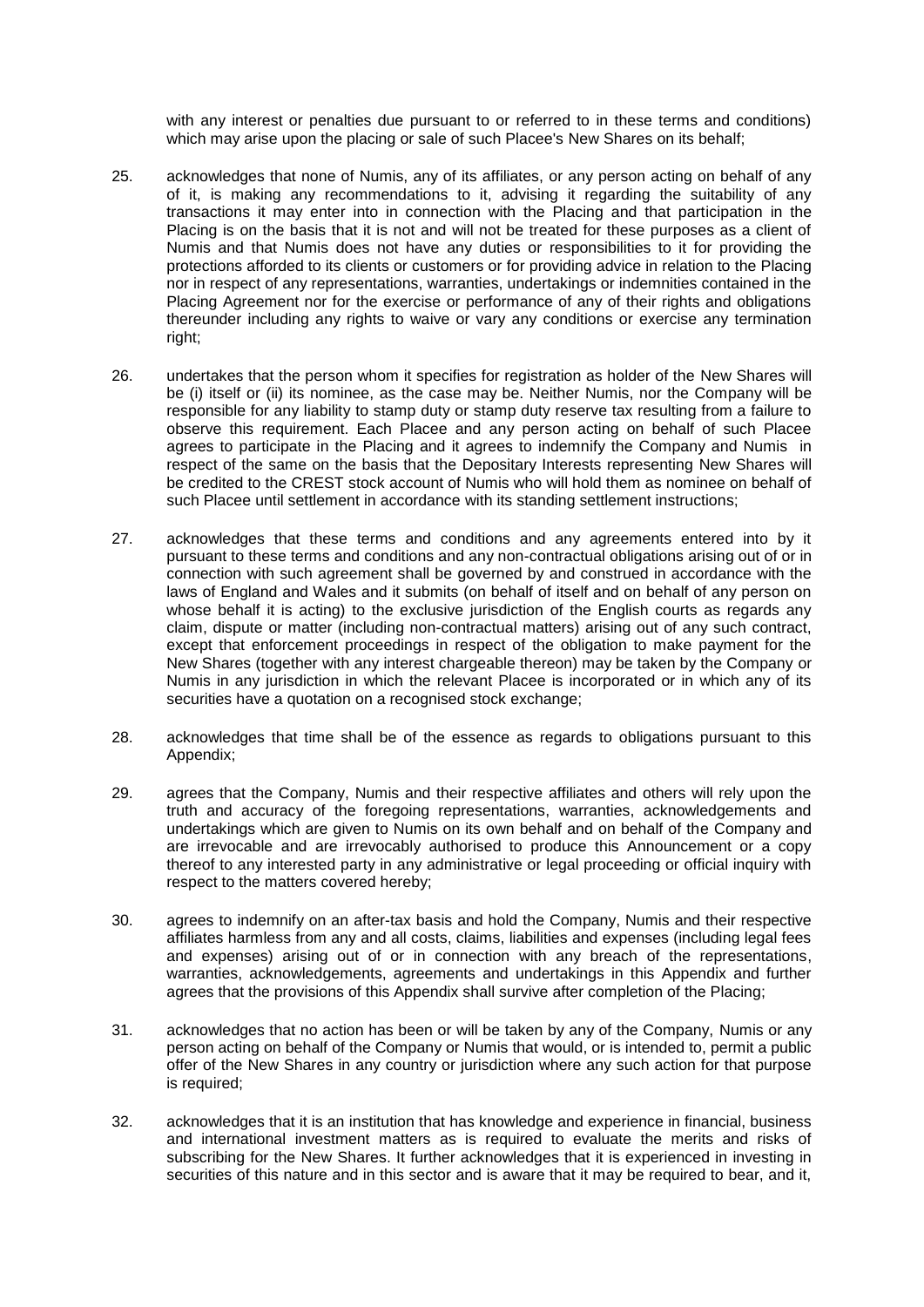and any accounts for which it may be acting, are able to bear, the economic risk of, and is able to sustain, a complete loss in connection with the Placing. It has relied upon its own examination and due diligence of the Company and its associates taken as a whole, and the terms of the Placing, including the merits and risks involved;

- 33. acknowledges that its commitment to subscribe for New Shares on the terms set out herein and in the trade confirmation or contract note will continue notwithstanding any amendment that may in future be made to the terms of the Placing and that Placees will have no right to be consulted or require that their consent be obtained with respect to the Company's conduct of the Placing;
- 34. acknowledges that Numis, or any of its affiliates acting as an investor for its own account may take up shares in the Company and in that capacity may retain, purchase or sell for its own account such shares and may offer or sell such shares other than in connection with the Placing;
- 35. represents and warrants that, if it is a pension fund or investment company, its purchase of New Shares is in full compliance with all applicable laws and regulation; and
- 36. to the fullest extent permitted by law, it acknowledges and agrees to the disclaimers contained in the Announcement including this Appendix.

The representations, warranties, acknowledgments and undertakings contained in this Appendix are given to Numis and the Company and are irrevocable and shall not be capable of termination in any circumstances.

The agreement to settle a Placee's subscription (and/or the subscription of a person for whom such Placee is contracting as agent) free of stamp duty and stamp duty reserve tax depends on the settlement relating only to a subscription by it and/or such person direct from the Company for the New Shares in question. Such agreement assumes that the New Shares are not being subscribed for in connection with arrangements to issue depositary receipts or to transfer the New Shares into a clearance service. If there are any such arrangements, or the settlement relates to any other subsequent dealing in the New Shares, stamp duty or stamp duty reserve tax may be payable, for which neither the Company nor Numis will be responsible, and the Placee to whom (or on behalf of whom, or in respect of the person for whom it is participating in the Placing as an agent or nominee) the allocation, allotment, issue or delivery of New Shares has given rise to such UK stamp duty or stamp duty reserve tax undertakes to pay such UK stamp duty or stamp duty reserve tax forthwith and to indemnify on an after-tax basis and to hold harmless the Company and Numis in the event that any of the Company or Numis has incurred any such liability to UK stamp duty or stamp duty reserve tax. If this is the case, each Placee should seek its own advice and notify Numis accordingly.

In addition, Placees should note that they will be liable for any stamp duty and all other stamp, issue, securities, transfer, registration, documentary or other duties or taxes (including any interest, fines or penalties relating thereto) payable outside the UK by them or any other person on the subscription by them of any New Shares or the agreement by them to subscribe for any New Shares.

Each Placee, and any person acting on behalf of the Placee, acknowledges that Numis does not owe any fiduciary or other duties to any Placee in respect of any representations, warranties, undertakings or indemnities in the Placing Agreement.

Each Placee and any person acting on behalf of the Placee acknowledges and agrees that Numis, or any of its affiliates may, at their absolute discretion, agree to become a Placee in respect of some or all of the New Shares.

When a Placee or person acting on behalf of the Placee is dealing with Numis, any money held in an account with Numis on behalf of the Placee and/or any person acting on behalf of the Placee will not be treated as client money within the meaning of the rules and regulations of the FCA made under the FSMA. The Placee acknowledges that the money will not be subject to the protections conferred by the client money rules; as a consequence, this money will not be segregated from Numis' money in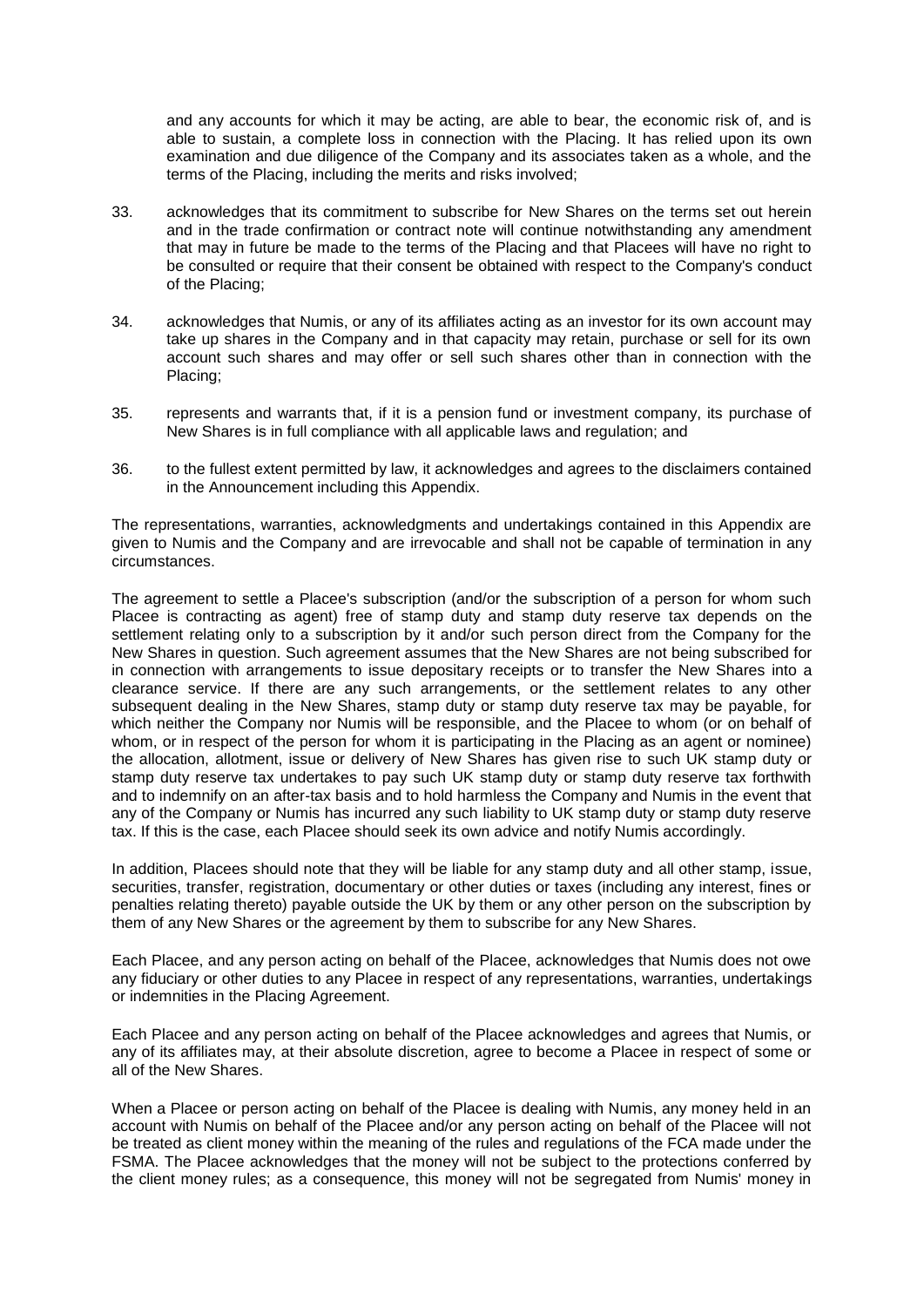accordance with the client money rules and will be used by Numis in the course of its own business and the Placee will rank only as a general creditor of Numis.

All times and dates in this Announcement may be subject to amendment. Numis shall notify the Placees and any person acting on behalf of the Placees of any changes.

Past performance is no guide to future performance and persons needing advice should consult an independent financial adviser.

#### **DEFINITIONS**

In this Appendix to the Announcement and, as the context shall admit, in the Announcement:

'Admission' means the admission of all the New Shares to trading on AIM becoming affective in accordance with the AIM Rules;

'AIM' means the market of that name operated by the London Stock Exchange;

'AIM Rules' means the provisions of the London Stock Exchange's AIM Rules for Companies as amended from time to time governing, inter alia, admission to AIM and the continuing obligations of AIM companies;

'Announcement' means this announcement (including the appendix to this announcement);

'Broker Option' means the option granted to Numis pursuant to the Placing Agreement;

'Broker Option Shares' means up to 854,700 new Ordinary Shares to be allotted and issued by the Company to Placees following the exercise of the Broker Option

'Company' means Randall & Quilter Investment Holdings Limited;

'CREST' means the relevant system (as defined in the CREST Regulations) in respect of which Euroclear UK & Ireland Limited is the Operator (as defined in the CREST Regulations);

'CREST Regulations' means the Uncertificated Securities Regulations 2001 (SI 2001/3755) as amended from time to time:

'Depositary Interests' means the dematerialised depositary interests issued in CREST in respect of Ordinary Shares;

'Directors' or 'Board' means the directors of the Company as at the date of this Announcement;

'FCA' means the Financial Conduct Authority of the United Kingdom;

'FSMA' means the Financial Services and Markets Act 2000 (as amended);

'General Meeting' means the general meeting of the Company to be convened at 3.00 p.m. on 27 March 2017 (or any adjournment thereof);

'London Stock Exchange' means London Stock Exchange plc;

'New Shares' means, together, the Placing Shares and the Broker Option Shares (if any);

'Notice of General Meeting' means the notice of the General Meeting to be convened for the purposes of considering the Resolutions;